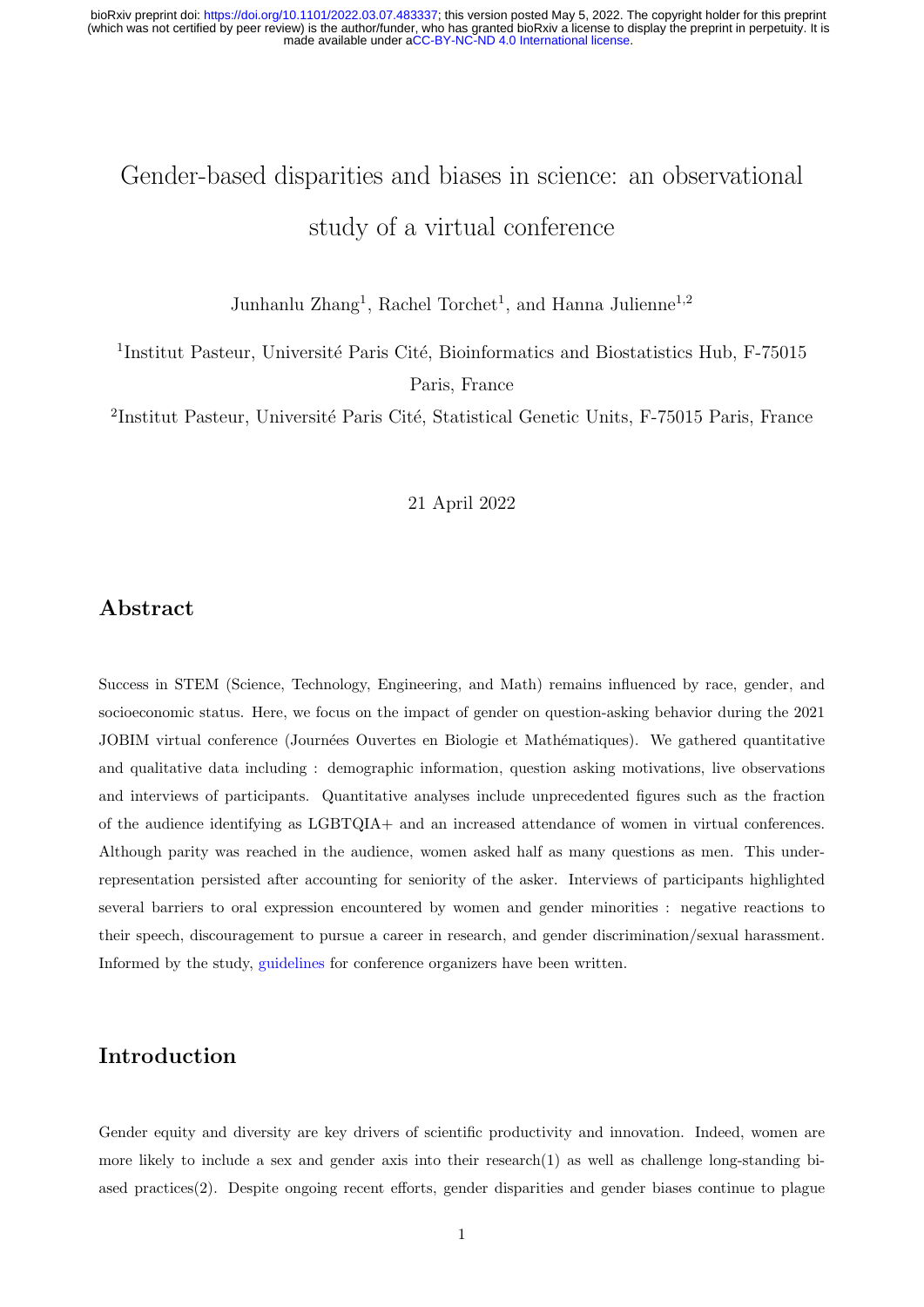academia and to prevent researchers from reaching their full scientific potential. Especially in STEM (Science, Technology, Engineering, and Math), women encounter various obstacles to career advancement including : hiring discrimination[\(3\)](#page-19-2), exacerbate skepticism about their contributions[\(4;](#page-19-3) [5\)](#page-19-4), and threatening academic climates[\(6;](#page-19-5) [7;](#page-19-6) [8;](#page-19-7) [9\)](#page-19-8). These biases are observed throughout women's participation in scientific research. For instance, women are disadvantaged in the publication process: women publish less than men[\(10\)](#page-19-9), are less  $cited(11)$  $cited(11)$ , and are less likely to be in the first position among authors who contributed equally $(12)$ . Gender disparities are also noticeable on less externally constrained occasions such as question sessions in academic seminars and conferences with women asking significantly less questions than expected[\(13;](#page-19-12) [14;](#page-19-13) [15;](#page-19-14) [16;](#page-20-0) [17;](#page-20-1) [18\)](#page-20-2).

Investigators documented this phenomenon in a variety of scientific domains (e.g. genetics[\(13\)](#page-19-12), neurology[\(15\)](#page-19-14), hematology[\(17\)](#page-20-1)) establishing its generality. However, to the extent of our knowledge, no face-to-face interview of conference participants was conducted, leaving the underlying causes unknown. To date, previous study settings were live conferences. The dynamic of gender differences in question-asking behaviors in online conferences could deviate from in-person conferences. For instance, it might be less intimidating to write questions in a chatbox than to stand up and ask a question aloud in front of the audience. This dynamic is important to document since online or hybrid conferences could persist from now on for sanitary, practical, or ecological reasons. The interaction between professional status and gender on question-asking at scientific conferences was only partially investigated so far as it is difficult to know precisely the name and status of askers in in-person conferences. The interplay between these factors could be of interest for several reasons. First, previous reports showed that giving the first question to a student makes the session more welcoming to minorities [\(13\)](#page-19-12). Second, in non-academic settings<sup>[1](#page-0-0)</sup>, a study documented that powerful women speak briefly by fear of backlash while powerful men do speak lengthily[\(19\)](#page-20-3). The online setting allows for a finer identification of question askers and to retrieve both gender and professional status. The observation of an online conference might hence shed more light on this power dynamic in STEM.

Here, we aim to document the impact of a virtual setting, gender, and professional status on question-asking behavior during scientific conferences and to provide hints to mitigate the underrepresentation of minorities amongst question askers. We comprehensively observed the JOBIM (Journées Ouvertes en Biologie et Mathématiques) 2021 conference (see Fig. S1). This conference is a convivial, medium scale event  $(300 \text{ to } 500 \text{ to } 500 \text{ to } 500 \text{ to } 500 \text{ to } 500 \text{ to } 500 \text{ to } 500 \text{ to } 500 \text{ to } 500 \text{ to } 500 \text{ to } 500 \text{ to } 500 \text{ to } 500 \text$ 600 participants) that has been gathering annually the French bioinformatics community for the last 20 years. The JOBIM [2](#page-0-0)021 conference was for the second time held online due to the COVID-19 pandemic<sup>2</sup>. The virtual setting offers us a unique opportunity to understand the differences between in-person and online question-asking from a gender perspective. During the conference registration, we collected demographic data and included the possibility to disclose sexual orientation as an important demographic characteristic often left out in previous studies[\(20\)](#page-20-4). We attempt to step out of the non-binary vision of gender by giving the attendees the opportunity to report their self-identified genders with options other than "man" and "woman". We also investigated the reasons behind minorities under-representation in question askers by conducting in-depth interviews of participants and a post-conference survey.

<sup>&</sup>lt;sup>1</sup>United States Senate

<sup>2</sup>The JOBIM conference was held online for the first time in 2020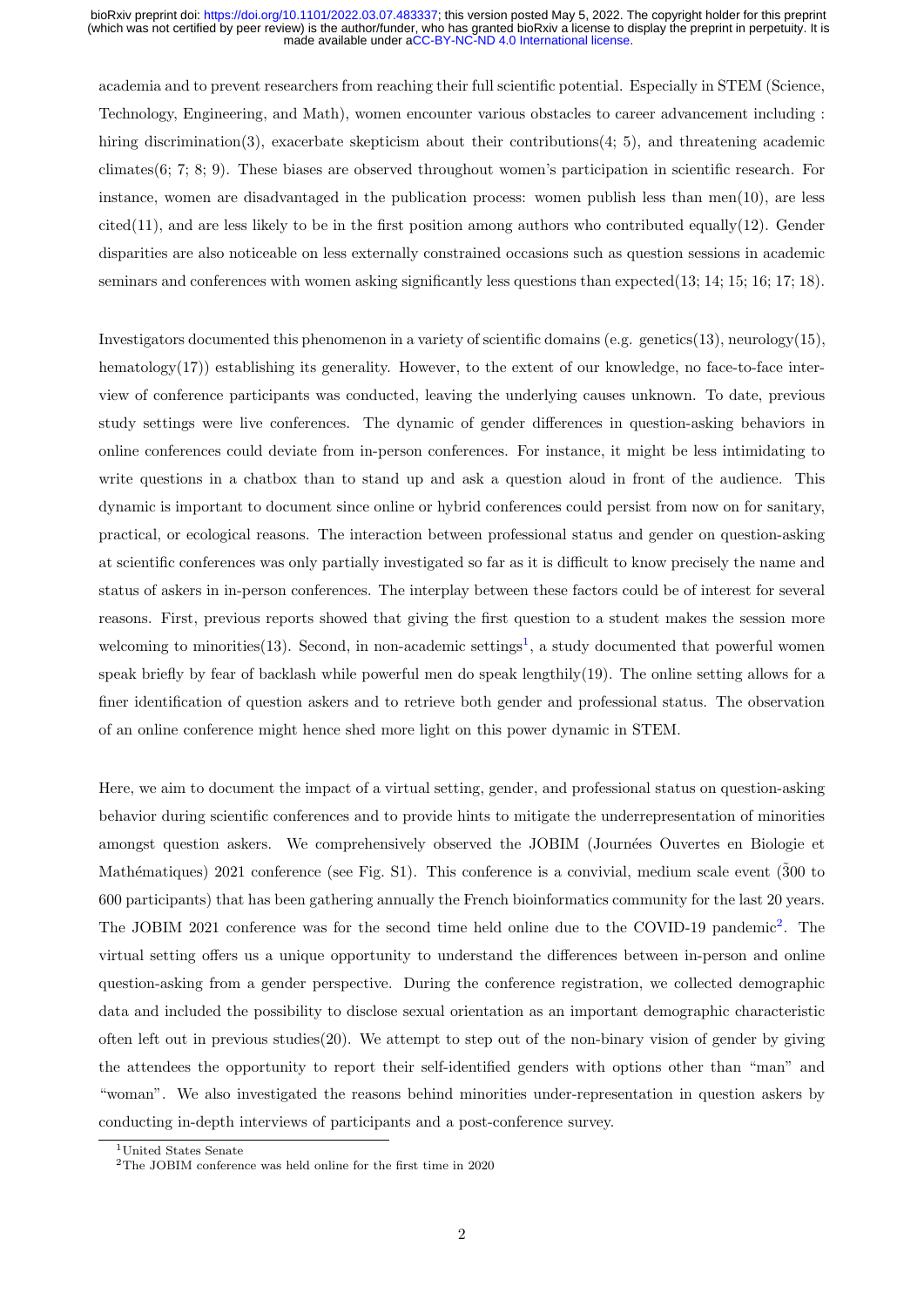We believe that to successfully address women and gender minorities<sup>[3](#page-0-0)</sup> under-representation at scientific conferences, we need a clear picture of its causes that can only be derived by studying their overall experience. We therefore adopted an evidence-based and mix-method approach to delve into gender-based disparities in science. Being at the interface between hard and soft sciences, this study integrates qualitative and quantitative research methodologies. Considering the complex and intangible nature of gender biases, we believe that bringing in-depth qualitative analysis into the picture is unarguably important, as illustrated by previous work[\(21\)](#page-20-5). In this study, we provide an overview of the evolution of the JOBIM conferences demographics across two decades and an analysis of question-asking behavior. We then contextualize these results with the perception of JOBIM participant collected through a post conference survey and interviews.

### Results

### Demographic of current and past JOBIM editions

JOBIM targets young professionals in bioinformatics and is known as a convivial event where attendees participate in a series of scientific talks and social events. A striking feature of JOBIM 2021 conference confirms its popularity among young attendees: based on the registration form, a majority of attendees declared they are under 35 years of age (62%, Fig. [1A](#page-3-0)). Parity between female and male attendees has been reached for age categories under 45 (52% of women) but not among attendees who belong to the older age category  $(38\%, p-value=0.047, Fig. 1A)$  $(38\%, p-value=0.047, Fig. 1A)$  $(38\%, p-value=0.047, Fig. 1A)$ . Concerning gender, the vast majority of attendees identified themselves within the binary gender categories (i.e. 'Male' and 'Female'). However, 13 attendees preferred other categories (1 agender, 4 Non-binaries, 8 prefer not to say). A substantial fraction (9.5%) of participants self-identified as members of the LGBTQIA+ (Fig. [1B](#page-3-0)). Answering Yes to the question 'Are you a member of the LGBTQIA+ community?' was more likely in young attendees (Fig. [1B](#page-3-0)). Women attendees were also more likely to identify as members of the LGBTQIA+ community  $(13\%$  in women versus 5% in men), which is consistent with a previous report stating that lesbian and bisexual women are as likely to graduate and work in STEM (compared to straight women), whereas gay men tend to drop out more than straight men[\(22\)](#page-20-6).

<sup>3</sup>by gender minority we refer to individuals identifying outside binary gender categories (i.e. male or female)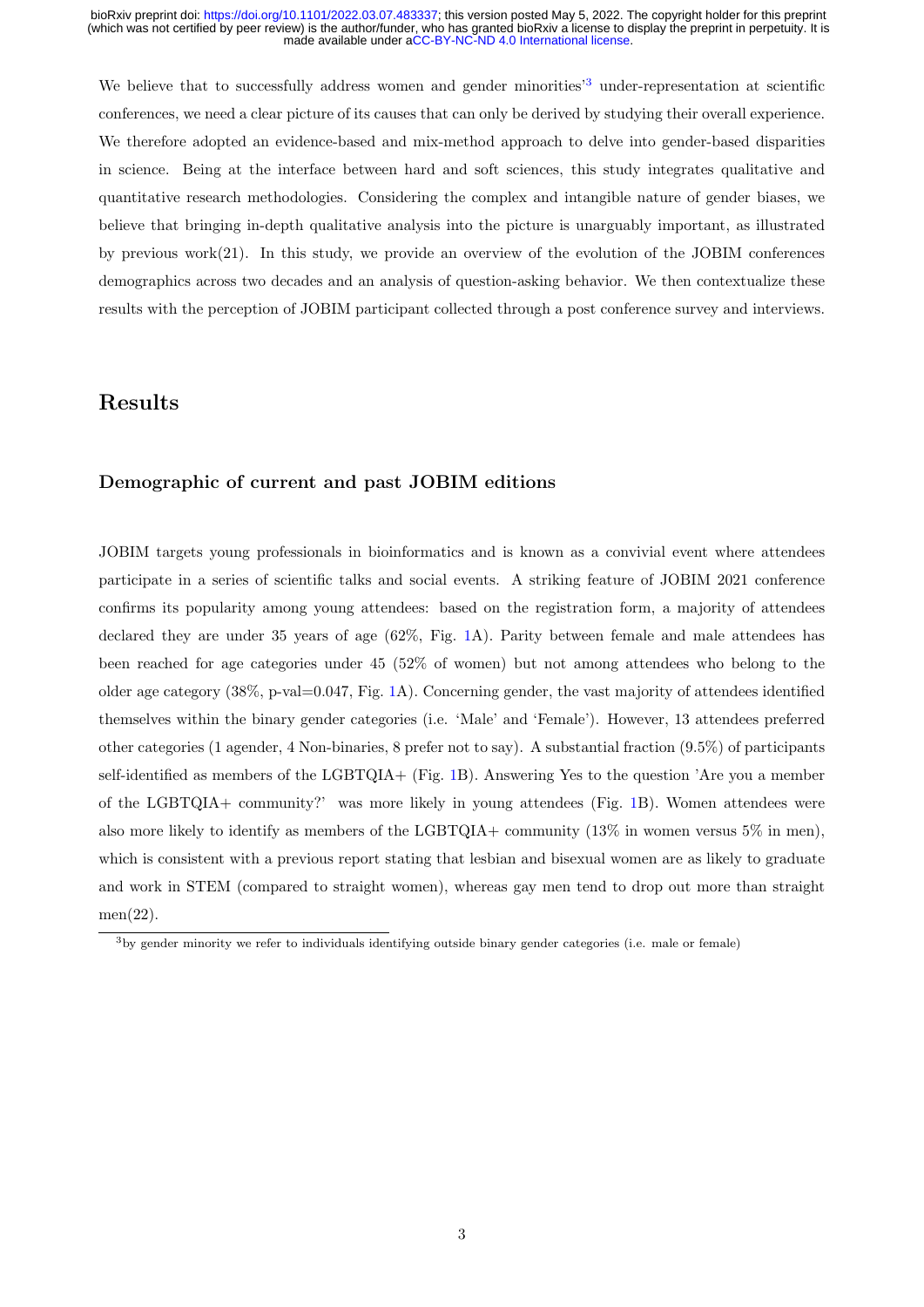

<span id="page-3-0"></span>Figure 1: Demographics of JOBIM conferences in current and past editions A) Count bar plot of the number of participants at the JOBIM 2021 conference by age category. Colors represent the count of each gender. B) Count bar plot of the number of participants at the JOBIM 2021 conference by age category. Colors represent the attendee answer to the question: "Do you identify as a member of the LGBTQIA+ community ?". (C-F) The proportion of women with respect to JOBIM edition year in : C) participants, D) contributed speakers, E) organization and program committees (line types represent the type of committee), F) keynote speakers. In plot C, D, E , and F vertical bars represent the standard error on the proportion estimate. Stars indicate a significant deviation from parity.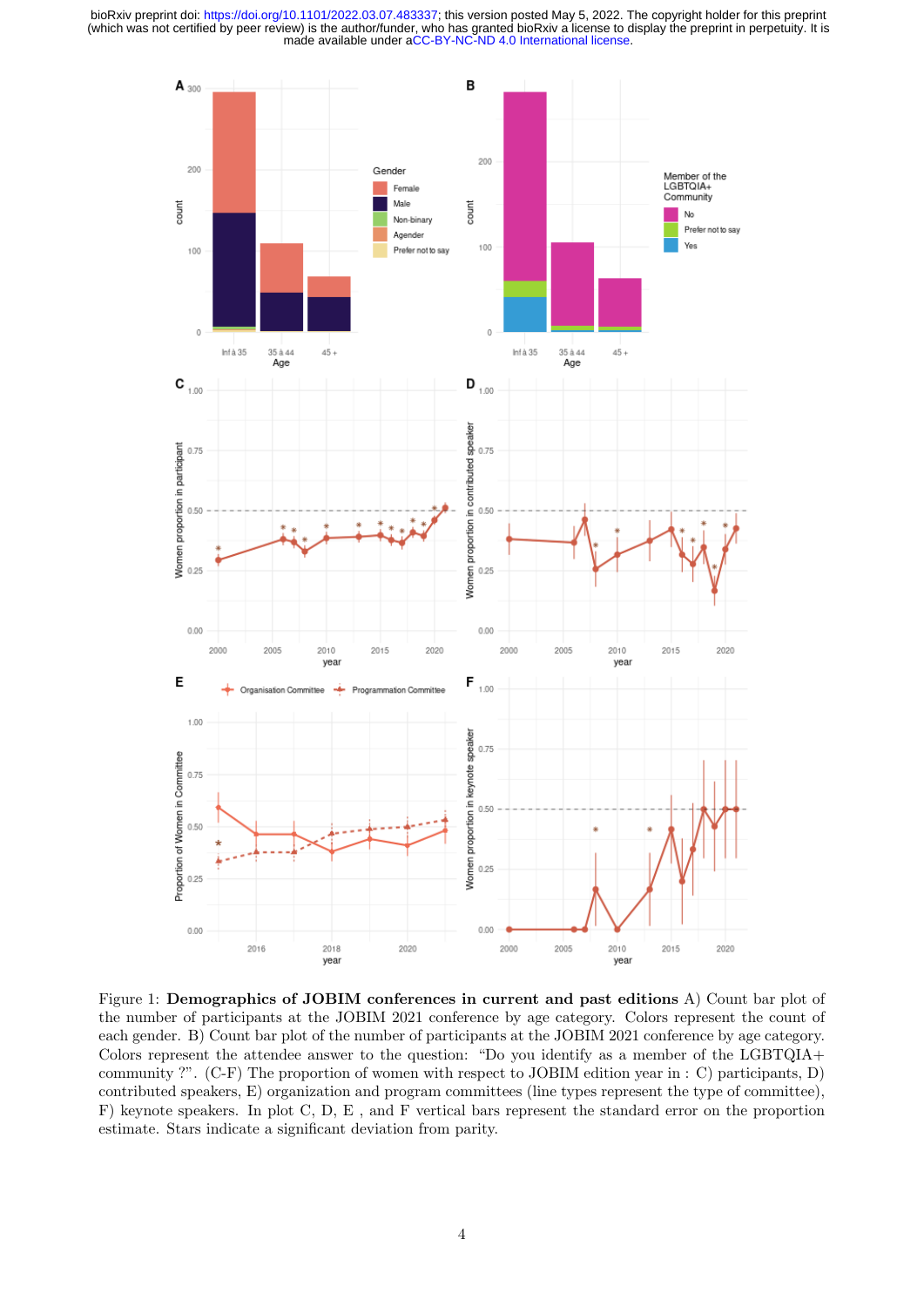

<span id="page-4-0"></span>Figure 2: Written question asking during the JOBIM 2021 conference and genderA) Proportion of questions asked by women with respect to the proportion of women in attendees for each session. The color and shape of point represent the session type. Horizontal and vertical bars represent the standard error on the proportion in askers and attendees respectively. The black diagonal line represent the expected proportion in askers accounting for the proportion in attendees. B) Barplot of the proportion of women in: 1) attendees, 2) questions asked 3) total number of characters written. C) Count of askers by the total number of question they asked throughout the conference. Colors in barplot represents the gender of the asker.

We equally retrieved the number of participants and their gender from past editions (inferred from first name, see Materials and Methods). The proportion of women in the audience has increased steadily at a slow pace from the first edition in 2000 to 2019 (Fig. [1C](#page-3-0)). Yet, in all these editions, women were significantly underrepresented in participants compared to the general population. In 2020, JOBIM became virtual due to the COVID-19 pandemics. Simultaneously, the proportion of women increased and was no longer significantly below 50% for the 2021 edition. To disentangle the slow increase of women proportion in the field with the effect of virtual conferences, we compared the proportion of women in the 2 last virtual editions with the 2 last in-person editions. The women proportion difference between virtual editions and recent inperson editions was highly significant (in-person proportion:  $40\%$ , virtual proportion :  $48\%$ , p-value = 3.4  $\times$ 10-4) suggesting that virtual conferences might increase women attendance. The proportion of women in contributed speakers<sup>[4](#page-0-0)</sup> varies with the year and is not always significantly below 0.5 (Fig. [1D](#page-3-0)). Yet, amongst the 13 JOBIM editions with available data, 6 significantly lacked women contributed speakers. We retrieved the number of posters presented for this edition and we did not observe a gender imbalance (see Table S1). An improving trend is noticeable in the composition of committees and keynote speakers. The proportion of women in the program committee has increased in 2018 and remains stable since (see Fig. [1E](#page-3-0)). No "manel" in keynotes was observed since 2010 (see Fig. [1F](#page-3-0)). Interestingly, the parity in the program committee and keynote speakers seems to be simultaneous. These tendencies are in line with previous reports[\(23\)](#page-20-7) showing that the presence of women in committee efficiently diminished the chance of invited speakers being all men.

<sup>&</sup>lt;sup>4</sup>Contributed speakers are speakers who were attributed a talk after submitting an abstract and getting selected by the program committee.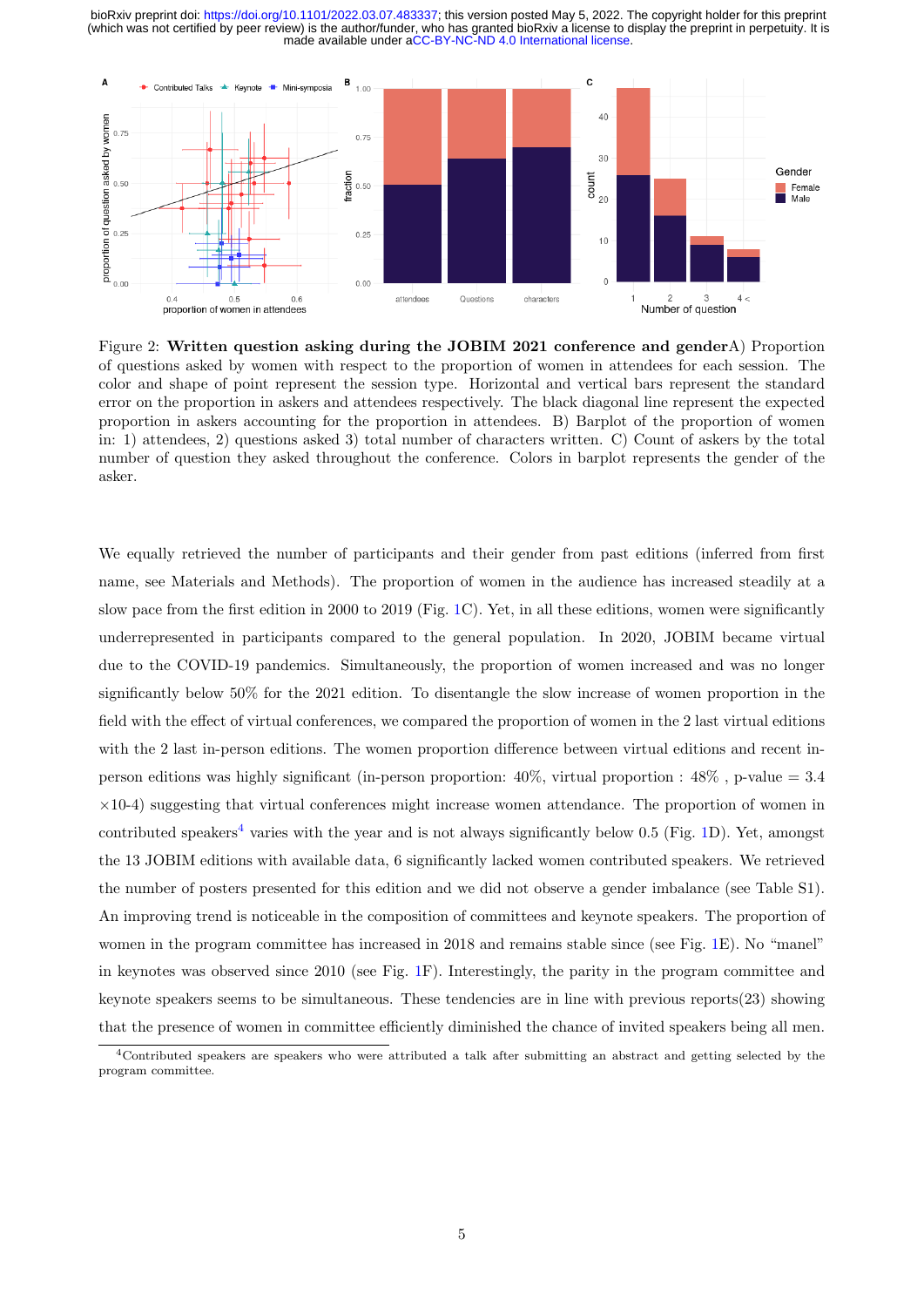### Written question asking

Throughout the JOBIM 2021 conference, 192 questions where asked through the chatbox during a variety of scientific sessions: 57 questions asked by women, 115 by men, and 20 by anonymous or group attendees. No question was asked by a person from a gender minority (agender, nonbinary, or transgender). Since gender parity was reached among the conference attendees, women were significantly underrepresented in question askers (Exact fisher test p-value : 3.1e-05, Fig. [2B](#page-4-0)). This imbalance is further reinforced when weighting the questions by their length (Fig. [2B](#page-4-0)). Similarly, previous reports stated that in live conferences men ask more oral questions and slightly longer ones[\(14;](#page-19-13) [13\)](#page-19-12). This overall effect was modulated by session type and was especially stark in 'Mini-symposia' and less obvious in the contributed talks (see Fig. [2A](#page-4-0)). The proportion of women in sessions did not deviate strongly from parity in attendees (range :43% to 57%) while being under  $50\%$  in 14 sessions out of 23 for questions asked (range: 0 to  $66\%$ ). The number of questions asked by members of the LGBTQIA+ community was slightly lower than expected based on the registration data, yet this tendency was not significant (Exact Fisher test odds ratio : 0.4 , p-value: 0.067).

We leveraged the Zoom exports to compute the number of questions asked by participants throughout the JOBIM 2021 conference (see Materials and Methods). The vast majority of attendees did not ask questions during the conference (87 %). The overrepresentation of men is more pronounced in attendees asking several questions throughout the conference (Fig. [2C](#page-4-0)).

To understand the interplay between professional status, age, gender and being members of the LGBTQIA+ community, we modelled the rate of question asking as a function of these factors using a Poisson regression (see Materials and Methods). We compared several models including different sets of variables. According to the AIC criteria (Akaike information criterion), the two best models comprised gender, age, and status and the interaction between status and gender as predictors (see Table S2). However, the interaction between status or age and gender was not significant on its own. Hence we focused on the model including age, status and gender. When accounting for age and professional status, the effect of gender remained significant, with men asking twice as many questions as other genders (Table [1\)](#page-6-0). Even though JOBIM is considered as student-friendly conference, the effect of age and professional status weight heavily on the rate of questions asked with senior academics asking 4.6 times more questions than junior academics. When modulating this effect by gender, senior women and gender minorities would ask 2.3 more questions than junior men, while senior men would ask 9.3 more questions than a junior women or gender minorities. Note that while we did not find an interaction between gender and seniority using Poisson regression, the multiplicative nature of the model implies that seniority for men results in a larger increase of the rate of question asking than in other gender categories (see Fig. S2).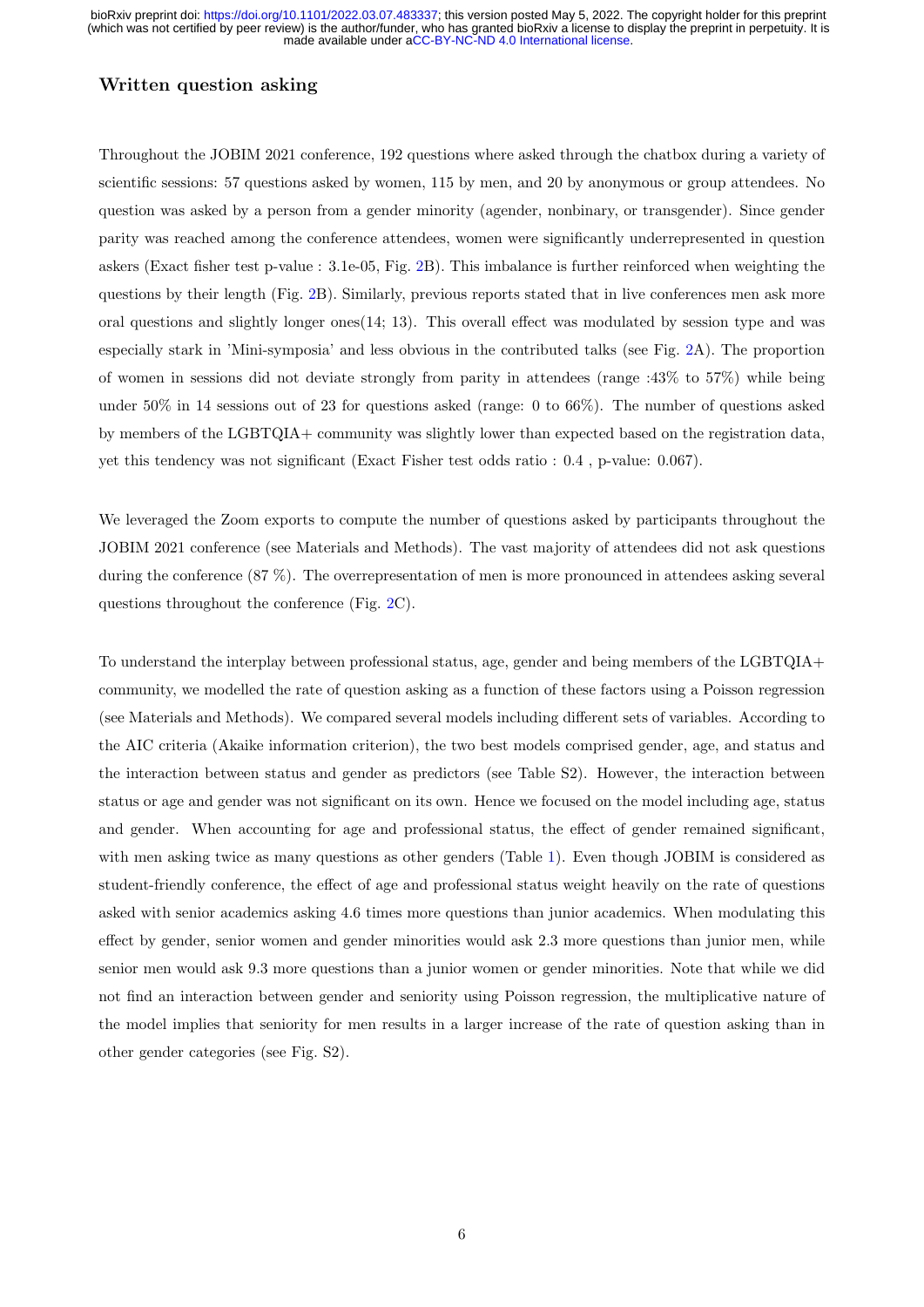|                    |         |                       | p-value               |
|--------------------|---------|-----------------------|-----------------------|
| Intercept          | $-4.34$ | $1.13 \times 10^{-2}$ |                       |
| $Gender = Male$    | 0.7     | 2.01                  | $1.34 \times 10^{-4}$ |
| Age $> 35$         | 0.71    | 2.02                  | $1.05 \times 10^{-2}$ |
| Permanent position | 0.823   | 2.28                  | $5.5 \times 10^{-3}$  |

<span id="page-6-0"></span>Table 1: Model of the Rate of Question Asking by Hour as a Function of Gender, Age and professional Status. A Poisson Regression of the rate of question asking as a function of gender, age and professional status was fitted to the data. The exponent of the intercept corresponds to the questionasking rate of an attendee who is a woman or a gender minority, under 35 and have a short-term contract. The exponents of other coefficients give the multiplicative factor to apply to the rate when the condition is verified.

#### Questions asked or read out loud

The results could differ from the precedent section due to a few questions asked orally by the attendees, the questions asked by the chairman, and the selection effect of the chairman when reading questions out loud from the chatbox. We counted 257 questions by observing all JOBIM 66 talks. Only 78 questions (30.3%) where asked by women despite a proportion of attendees close to parity (woman proportion : 50.2%). The difference between the two proportions is highly significant (proportion test p-value: 4.44e-10). We did not observe a specific effect of the gender of speakers or chairpersons, contrarily to previous studies (although the sign of the effect was not consistent from one study to another) $(13; 14)$  $(13; 14)$ . The number of chairwomen and chairmen was equivalent in the JOBIM 2021 conference (36 and 37 respectively) and the number of question they asked followed the global trend with chairwomen asking less questions (16 and 31 respectively, OR=0.53).

The total number of questions asked at the end of a talk depends on the type of session, with keynotes receiving twice as many questions (p-value: 0.01e-2) as mini-symposia talks and contributed talks (see Fig. S3A). While observing a trend consistent with a previous report $(14)$ , we did not find a significant positive effect of the length of question session on women and gender minority representation (see Fig. S3B).

#### Post Survey Results

Participants shared their thoughts on what factors influenced their question-asking behaviors and on their experiences at scientific conferences in general. Of the 695 registered participants, 144 shared their feedbacks with us through a post-conference survey (see materials and methods).

Overall, factors encouraging, discouraging or motivating question asking were considered to be the same by all genders (see Figs [3A](#page-8-0), B and C), which suggests that a welcoming environment would be the same for everyone independently of gender. Top impacting factors are similar research interests between the asker and the speaker, clarity of the talk, and confidence. Note that our results differ from[\(14\)](#page-19-13) which showed that factor hindering question-asking where rated as more important by women. This might be due to the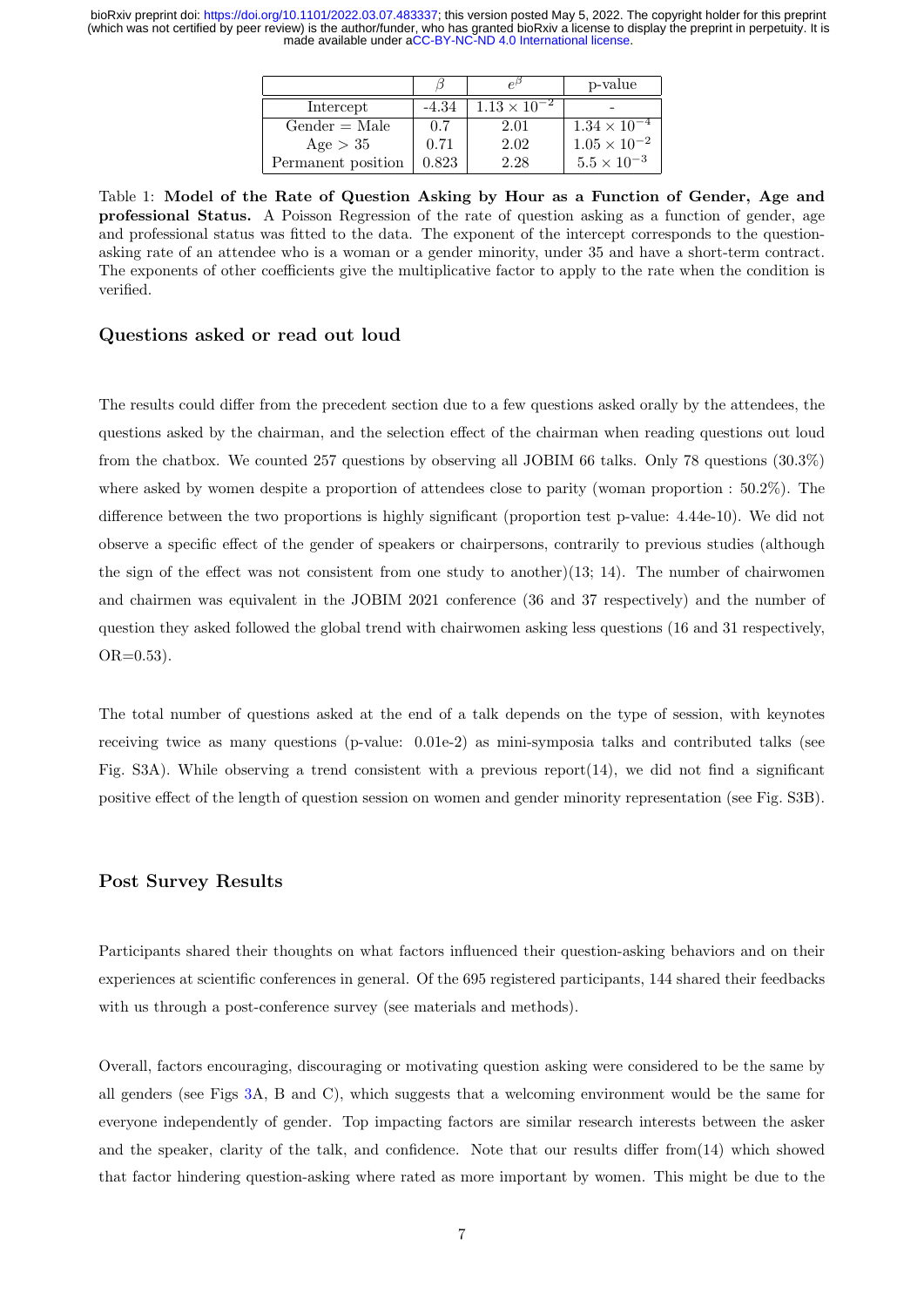survey design :[\(14\)](#page-19-13) used Likert scales whereas we asked respondents to select which factors they thought as relevant amongst a set of factors. Hence, our results provide a slightly different information: the proportion of respondents thinking that the factor matters.

Gender did not impact the perception of what demographic factor was important regarding question-asking Fig. [3D](#page-8-0). The effects of age and seniority were clearly perceived by respondents with respectively 80 % and 94% of respondents selecting "it plays an important role" or "it plays a crucial role". In contrast, 38% of respondents thought that gender was an important or a crucial factor for question asking (Fig. [3D](#page-8-0)). While none of the respondents thought that women asked more questions than men, a large fraction 50% was "not sure about" which gender ask more questions.

While for most survey items all genders provided similar answers, there were a few notable exceptions (see Fig. [3E](#page-8-0)). Women and gender minorities declared to be less motivated to ask questions at conferences in general (Chi-squared test p-value  $= 6.4 \text{e}10{-}3$ ). Women and gender minorities were more likely to declare that they have or might have experienced discrimination or harassment during conferences (answering "Maybe" or "Yes", Exact Fisher test p-value  $= 4.0e10-3$ , OR $= 4.6$ ). This observation is coherent with previous reports stating that women experience is overall harsher in STEM than men experience[\(24;](#page-20-8) [25;](#page-20-9) [26\)](#page-20-10). This strongly emphasizes the need for guidelines and for a reporting system during conferences.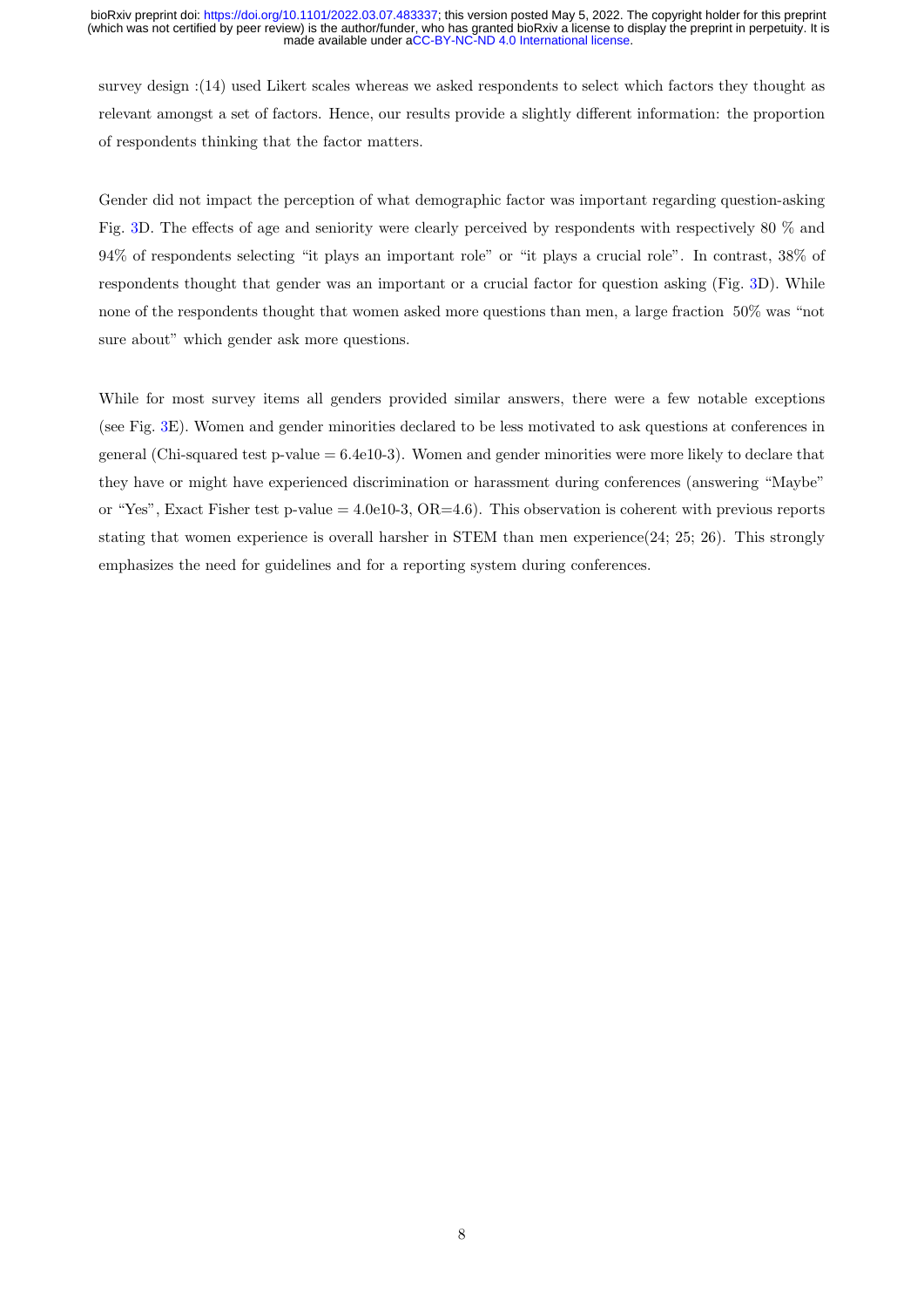

<span id="page-8-0"></span>Figure 3: **Post survey results** A) fraction of respondent answering these factors encourage them to ask questions, B) fraction of respondent answering these factors discourage them to ask questions, C) fraction of respondent answering these factors motivate them to ask questions, D) Likert scale on the perceived importance of several factors on question asking E) conference experience items significantly differ among genders

# In-depth Interviews : gender-based differences experienced at scientific conferences

We selected an interviewee for each of the 7 classes identified during the quantitative analysis (see Material and methods) : "junior male attendees", "junior female attendees", "senior male attendees", "senior female attendees", "foreign female attendees", "LGBTQIA+ attendees", and "serial question askers". By analyzing the transcripts of 7 interviews, we developed a codebook collecting recurring themes in interviews (see Material and methods, Fig. S4, Table S3).

Findings indicate 4 main recurring topics: 1) women, sexual and gender minority report negative experiences based on sexual orientation, gender identity and expression in professional contexts; 2) there is a significant correlation among gender identity, confidence and career advancement; 3) women and gender minorities are more proactive to challenge gender inequalities in the workplace; and 4) women are subjected to gender-based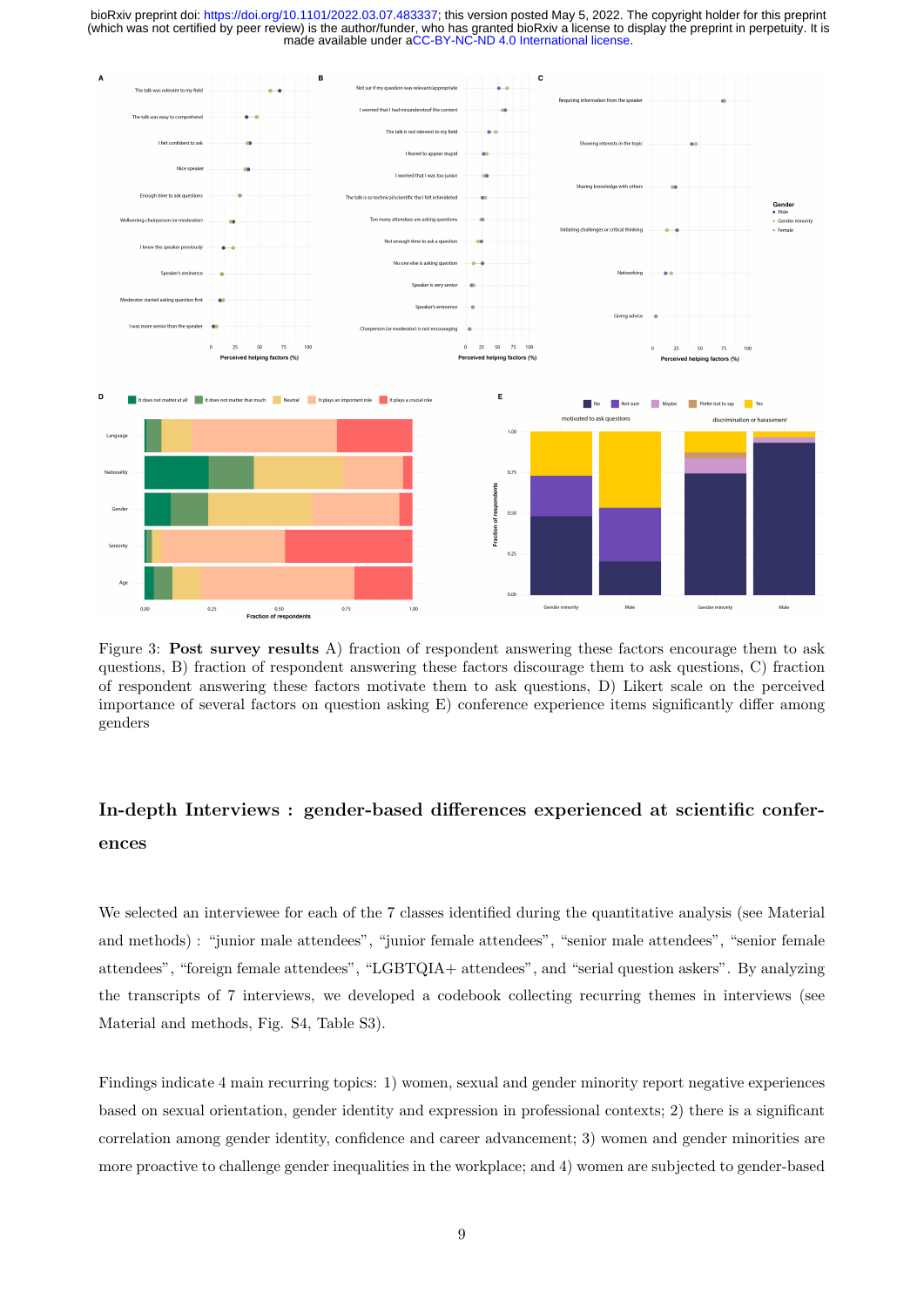discrimination and harassment during scientific activities, including academic conferences.

# Women and gender minority report negative experiences based on sexual orientations, gender identities, and expressions

Negative experiences reported by women and gender minorities during interviews can be grouped into two types - "discouragement" and "professional abilities being undermined" due to their sexual orientation, gender identity, and expression. Three female interviewees stated that they have been discouraged to ask questions in conferences or in the workplace by the surrounding work atmosphere.

"When she (female team leader) was open to ask questions or even to present, she was very. . . they (male team leaders) were not nice with her." (I4 - senior female attendee)

Another female interviewee expressed that she was discouraged to become a scientific researcher. Regarding women and gender minority professional abilities being undermined, 2 female and gender minority interviewees indicated that they were either labelled or alienated based on their sexual orientation, gender identity and expression.

"I was often known as the 'gender nerd' in my field. I am not sure I want to be that, because sometimes you are perceived to be just that."  $(I5 - Junior female attendance)$ 

### Correlation between gender identity, confidence and career advancement

Qualitative analysis of the interview transcripts suggests a strong correlation between gender identity, confidence and career advancement. To be specific, 3 female and gender minority interviewees pointed out that their gender identity significantly impacts their level of confidence.

". . . That's also possible (that men speakers are more confident). Maybe they just don't often have negative reactions to their questions."  $(I2 - LGBTQIA +$  attendee)

In turn, 3 female and gender minority interviewees stated that confidence is a key factor which influences their career advancement.

"Interviewer: what do you consider as the biggest barrier in your career path?.

Interviewee :I think (it's) self-confidence. Self-confidence is really impacted by how society reflects me as a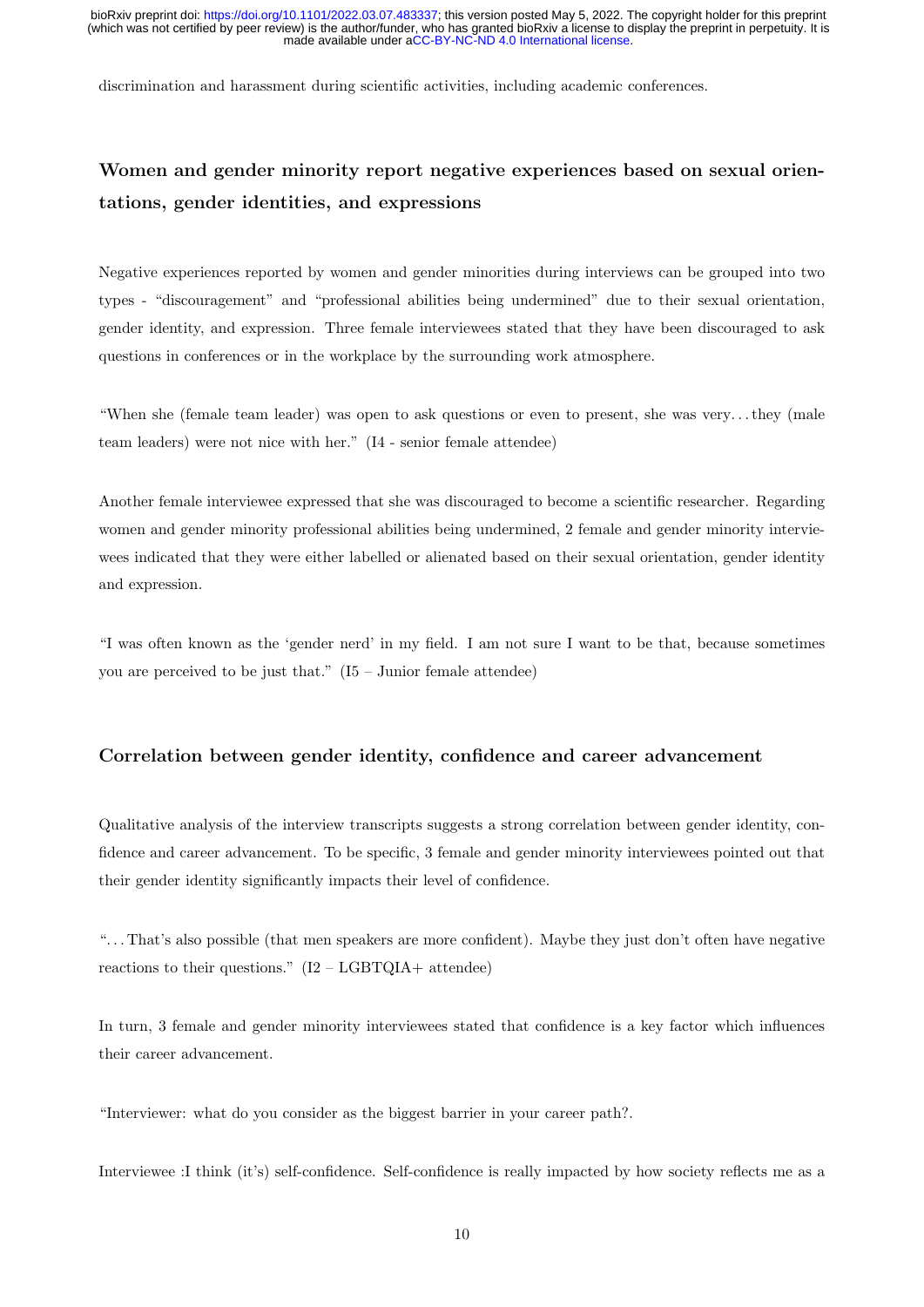woman and the ways genders are expressed." (I5 - Junior female attendee)

Furthermore, the findings also show that women and gender minority tend to improve their level of confidence through self-acceptance; in comparison, 1 male interviewee suggested that his level of confidence has been improved through professional experience.

# Women and gender minorities are more proactive to challenge gender inequalities in the workplace

During the analysis of interview data, interviewees displayed various attitudes towards the topic of gender inequality, including conscious, curious, supportive, oblivious, and "active"[5](#page-0-0) . Findings show that all interviewees were conscious about the subject of gender inequality either in the workplace or in society. However, female and gender minority interviewees presented a more proactive attitude to tackle gender inequality or more willingness to make a change.

"As a woman, I am happy to be in this field because I can help and to improve (gender inequality). (I4 – Senior foreign female attendee)"

Male interviewees stated that they were oblivious to potential issues related to gender inequality or they did not feel concerned by the issues.

". . . But maybe I heard it and I don't remember, because I am a male and it doesn't impact me. (I1 – Senior male attendee)"

These findings are consistent with previous reports stating that men are more often unaware of these inequalities than women and gender minorities and are more skeptical about empirical studies on inequalities[\(27;](#page-20-11) [28\)](#page-20-12).

### Women are subjected to gender-based discrimination and sexual harassment

Gender-based discrimination and harassment in the workplace<sup>[6](#page-0-0)</sup>, including academic conferences, were one of the most frequently discussed phenomena during the interviews. All female interviewees stated that they have personally experienced gender-based discrimination and harassment in the past.

<sup>5</sup>"active" refers to interviewees taking actions or being eager to make a change

<sup>6</sup>Gender discrimination refers to "gender-based behaviors, policies, and actions that adversely affect work by leading to disparate treatment or creation of an intimidating environment", and Sexual harassment covers "a spectrum from generalized sexist remarks and behaviors to coercive sexual advances and from unconscious patronization and subtle innuendo to blatant sexual threats"[\(29\)](#page-20-13)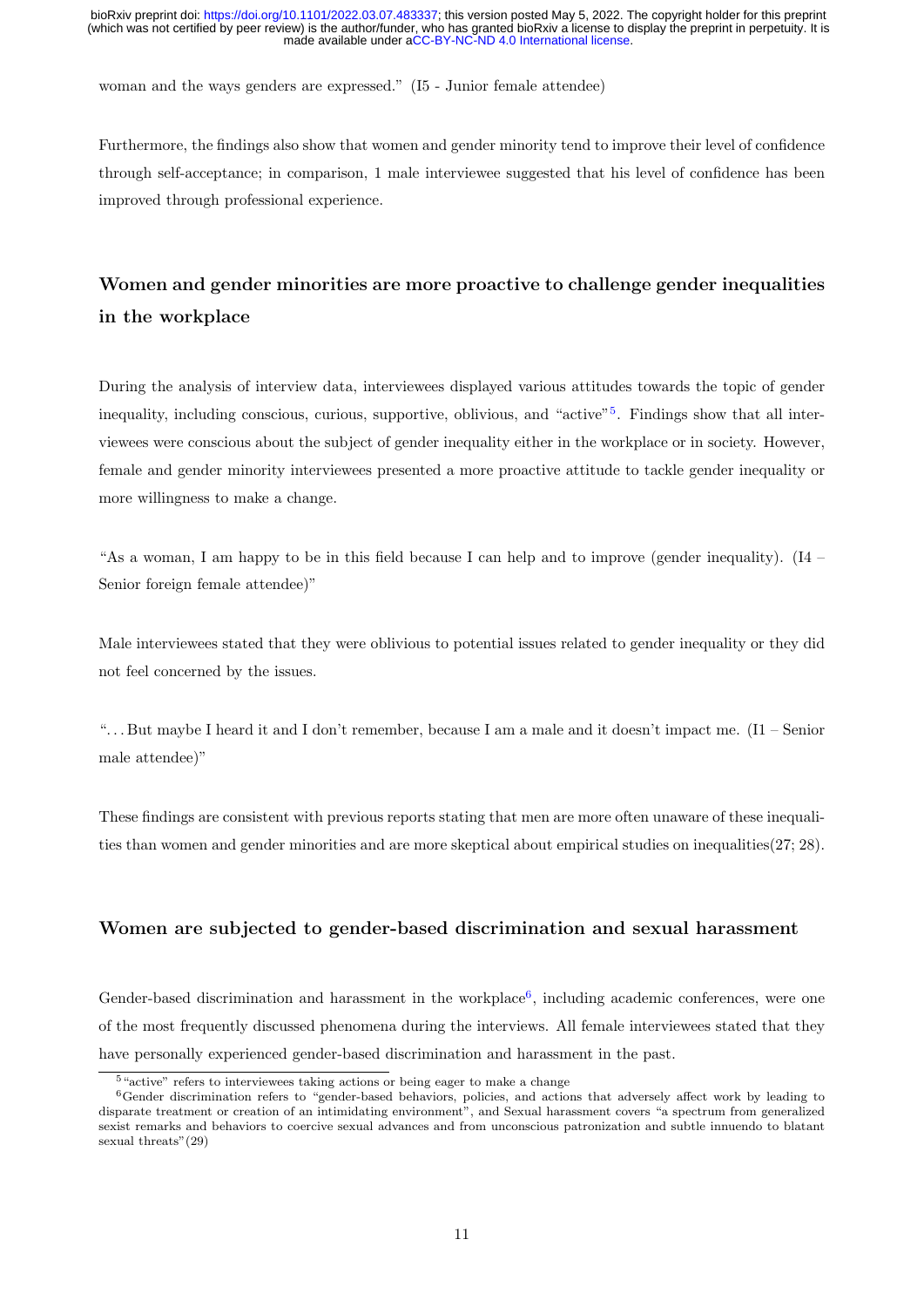"I had a very strange experience of hmm. . . harassment during my internship. Sexual harassment can happen to men, but I think it happened to me because I am a woman."(I5 - Junior female attendee)

All man, woman, and gender minority interviewees confirmed that they have witnessed or heard about such a phenomenon happening to their fellow female workers.

"A senior colleague told me that during her PhD, her PhD advisor said that since we now have female researchers, their jobs as researchers will be disrespected."  $(11 -$  Senior male attendee)

Although gender-based discrimination was found to be the most common type of discrimination against female professionals, 3 interviewees pointed out that sexual harassment also occurred often and incidents were rarely reported or dealt with at an organizational level. It is worth mentioning that the female interviewee of foreign nationality indicated her personal experience of intersectional discrimination, which underlines the particularity of discrimination due to her identities of being a woman as well as being a foreigner.

### Discussion

By implementing a quantitative and qualitative observation study on the JOBIM 2021 conference, we established and reproduced several key findings on how gender and sexual identity impact working conditions in STEM and more specifically at scientific conferences. Several indicators of equal gender representation improved significantly between the first edition of JOBIM (2000) and JOBIM 2021. Notably, parity was observed amongst attendees, keynote speakers, the program committee, chairmen and chairwomen of JOBIM 2021. For the first time, we reported the fraction of attendees identifying as LGBTQIA+: 9.5%. When accounting for attendees' demographics, women, gender minorities and junior academics were still strongly underrepresented in question askers. The qualitative analysis of attendees interviews provides potential explanation mechanisms to this picture.

The virtual setting of JOBIM 2021 was an opportunity to observe if the under-representation of women would persist in different conditions than the traditional live conferences. Interestingly the online format seemed to boost the registration of women, with the conference reaching parity in attendees for the first time in 2021. This increase in women registration might be due to the lesser logistic burden of attending virtual conferences enabling them to navigate, for instance, more easily child care and conference attendance. Indeed, parenthood still impacts female academics more than their male peers[\(30;](#page-21-0) [31\)](#page-21-1).

Several factors could have mitigated the lesser number of questions from women at virtual conferences: question asking in written form and the possibility to ask anonymously. Yet, the underrepresentation of women in askers of written questions was similar to previous reports on live conferences[\(14;](#page-19-13) [13\)](#page-19-12) and the anonymous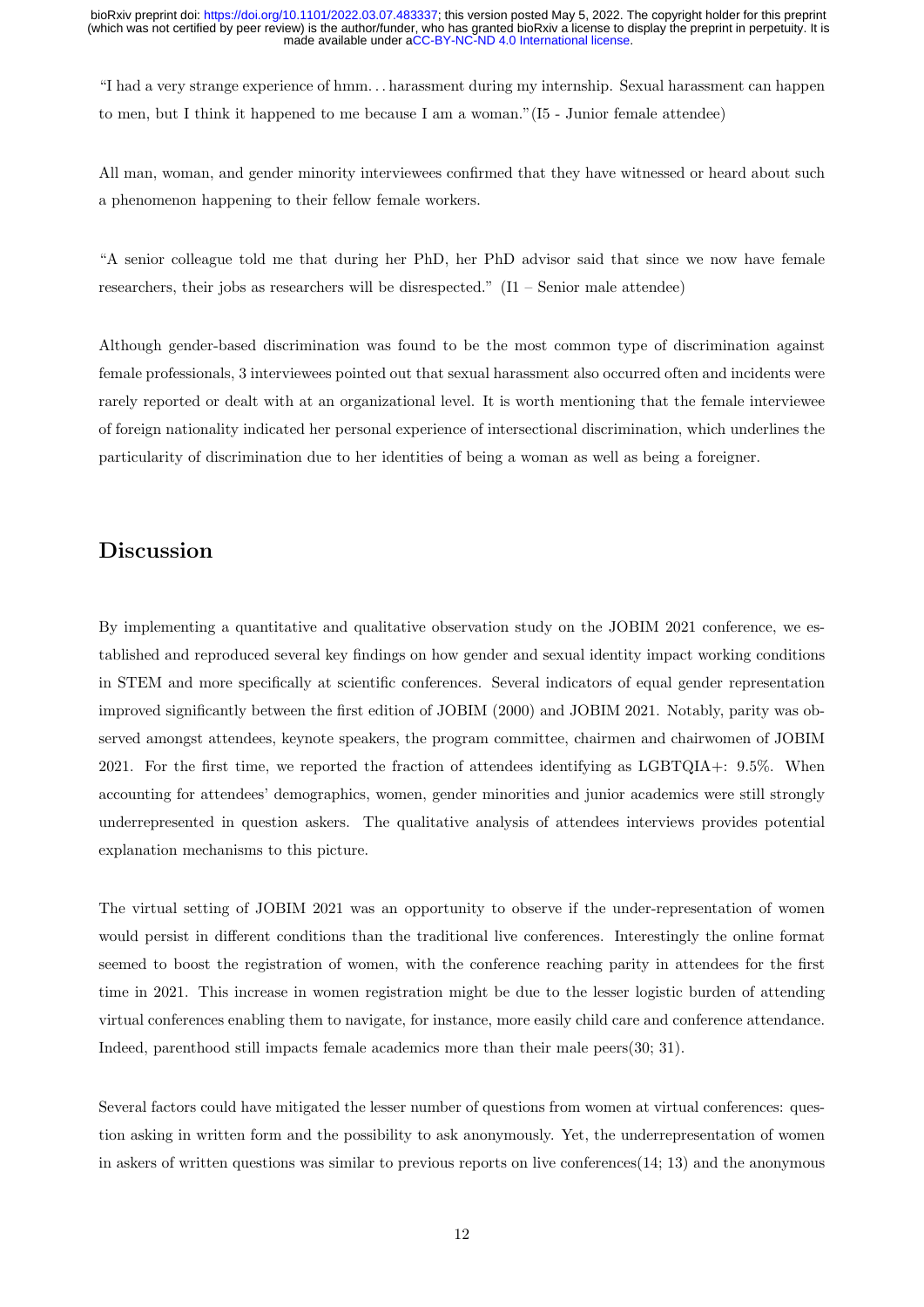questions remained marginal (10 questions overall). The virtual setting enabled us to identify askers more precisely and to count the total number of questions throughout the conference by asker. Interestingly, the vast majority (87%) of attendees did not ask any questions. Attendees asking numerous questions (3 or more throughout the conference) were men at 85.6%. Anecdotally, several observers stated that they were able to recall the name of the "serial askers" at the end of the conference, hinting that recurrent question asking is an efficient way to gain visibility in a field. To clarify if the women underrepresentation was merely a consequence of the leaky pipeline (attrition of women as we climb the hierarchical ladder), we modeled the effect of gender, age, and professional status on the rate of question-asking. Accounting for seniority, gender still impacted the rate of question asking with women and gender minorities asking 50% less questions. Although the impact of seniority might be more understandable than the impact of gender as experience might help to formulate relevant questions, its extent was striking (4.6 times more questions for a senior academic). A pedagogical opportunity might be lost in scientific conferences if junior academics are not comfortable enough to ask questions. Interestingly, encouraging junior academics to ask the first question has been shown to mitigate women under-representation as well[\(13\)](#page-19-12).

The fraction of members of the LGBTQIA+ community was higher than in the French general population  $(9.5\%$  compared to  $8\%)$  which contrast with previous reports stating that LGBTQIA+ community is underrepresented in STEM[\(20;](#page-20-4) [32;](#page-21-2) [22\)](#page-20-6). However, this fraction might be overoptimistic since young attendees seem to be more willing to identify as LGBT and the majority of attendees at JOBIM are under 35. The estimate of the LGBT fraction in the French general population is also subject to controversy and is not, to our knowledge, reported in the scientific literature. The estimate provided here originates from a poll survey[\(33\)](#page-21-3) conducted by the IFOP<sup>[7](#page-0-0)</sup>. In line with a previous report, more women identify as LGBT in our sample suggesting that gay men are more discriminated against in STEM than lesbian women[\(22\)](#page-20-6). While remaining relatively rare to this day with 13 attendees identifying outside of binary categories, the report of diverse gender identities stresses the value of proposing a variety of options other than male and female when collecting gender-related information. Concerning question asking, we report a tendency of LGBTQIA+ to be underrepresented. The underrepresentation of LGBTQIA+ in question asking is coherent with reports underlining that this community is marginalized in STEM[\(34\)](#page-21-4). Yet, this effect was no longer significant when accounting for gender and seniority. Due to the scarcity of data (5 questions asked by LGBTQIA+ members), it is unclear if the underrepresentation of LGBT in askers is coufounded by gender and seniority or if it has an effect on its own.

The post survey demonstrated that all genders prefer the same setting (live conferences) and are encouraged to ask questions by the same factors. While attendees noticed accurately the importance of seniority in question asking behavior, they were unaware of the effect of gender indicating the need for communication on this topic. Women and gender minorities reported that they endured more discrimination during conferences and were less motivated to ask questions. Potential underlying factors to these observations were provided by the qualitative analysis of attendee interviews. Among the recurrent themes were "Gender-based negative experience" and "Women are subjected to discrimination & harassment" highlighting the overall more negative

<sup>&</sup>lt;sup>7</sup>Institut français d'opinion publique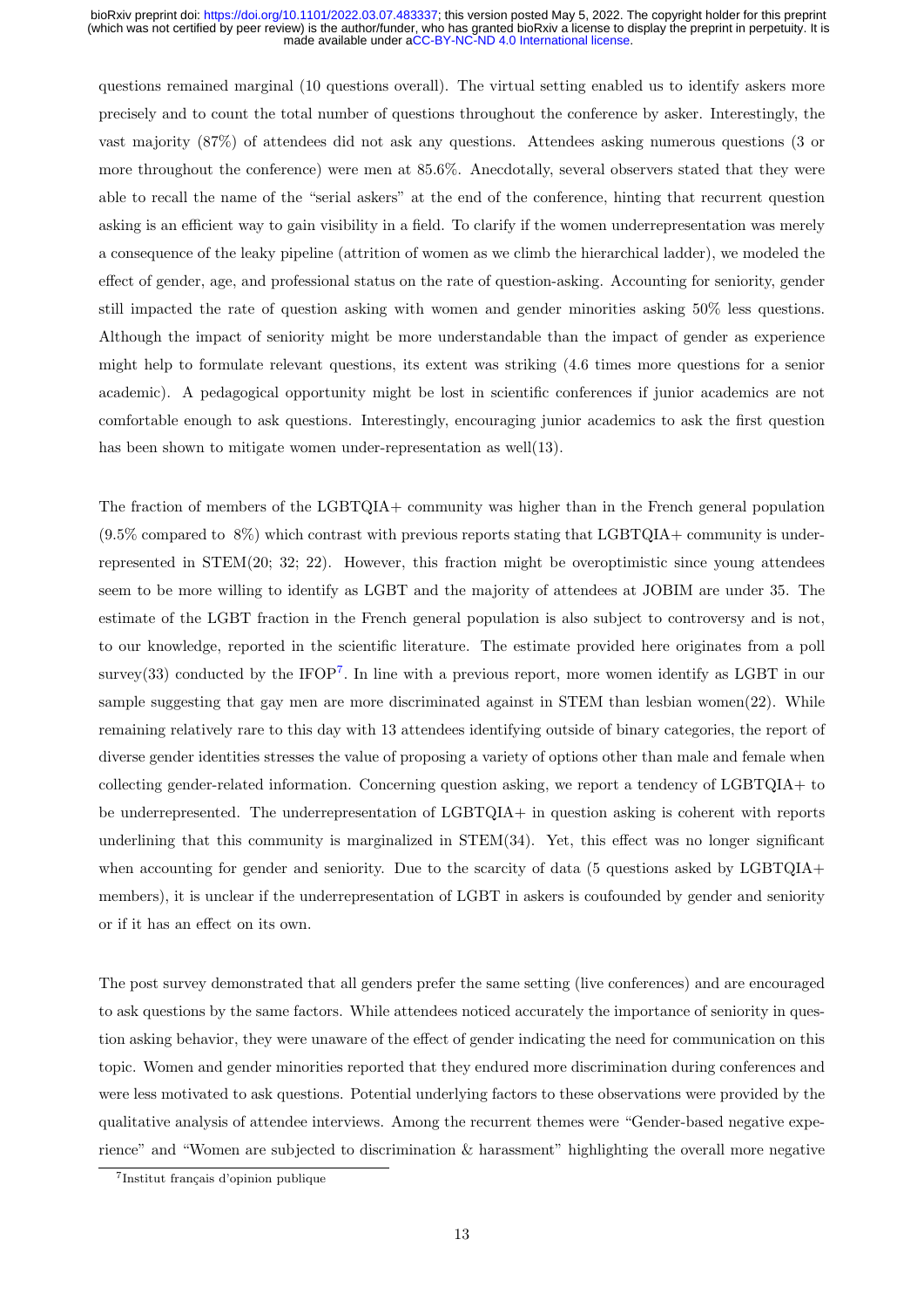experience of women and gender minorities in STEM as reported before[\(24;](#page-20-8) [3;](#page-19-2) [35\)](#page-21-5). Discouraging reactions to women speech were cited as causes of an hindered motivation to speak. Concerning sexual harassment, incident reported in interviews occurred exclusively to junior women. Although our sample is limited in size, this finding suggests that the power imbalance between junior female academics and senior male academics with a permanent position can be an enabling environment for harassment, which might explain why sexual harassment is higher in academia than in other working environments[\(35\)](#page-21-5). Female interviewees and gender minority noticed that their confidence was impacted by gender and in turn impacted ability to speak up. Hence, self-confidence might be the mediator between an unwelcoming environment and lesser ability to speak or self-promote rather than the primal cause. While this effect was not apparent in the post survey, women and gender minorities exhibit a higher degree of information on gender bias and more willingness to take action to correct it in interviews. This is coherent with previous reports stating that men need are skeptical about the gender gap in general[\(14;](#page-19-13) [27;](#page-20-11) [28\)](#page-20-12).

We believe that ensuring inclusivity should start already at the stage of research design and implementation; as researchers, we share the responsibility of acknowledging our own biases when conducting studies on such a complex topic. Although question asking is an interesting behavior to observe (public, not externally constrained) it pertains limitations. Indeed only 13% of attendees ask questions, hence the initial sample size of all attendees is shrink down to 101 askers. This limited sample might explain why we could not confirm the underrepresentation of LBGT attendees in question askers. While we present an original first attempt to combine qualitative and quantitative approaches, the number of interviews we were able to conduct was limited (7). Attendees accepting to go through an interview might not be entirely representative of all attendees. Notably, we were not able to interview a senior male attendee due to the lack of positive answers to our solicitations of members of this group. We believe that encouraging the systematic collection of data on gender but also on other axes (LGBTQIA+ belonging, racial, socio-economic) by institutions will help to address these limitations.

Our study documents the persistence of barriers against women and gender minorities in academia and provides hints on the most important problems to address and how to include them. We provide guidelines on the project web page<sup>[8](#page-0-0)</sup> for conference organizers as a first step to improve the current situation. We indeed think that large scientific conferences, by their collective nature, are the ideal opportunity to address the phenomena of gender-based inequity as well as to initiate changes in the STEM field.

<sup>8</sup><https://research.pasteur.fr/en/project/jobim-2021-pilot-project-gender-speaking-differences-in-academia/>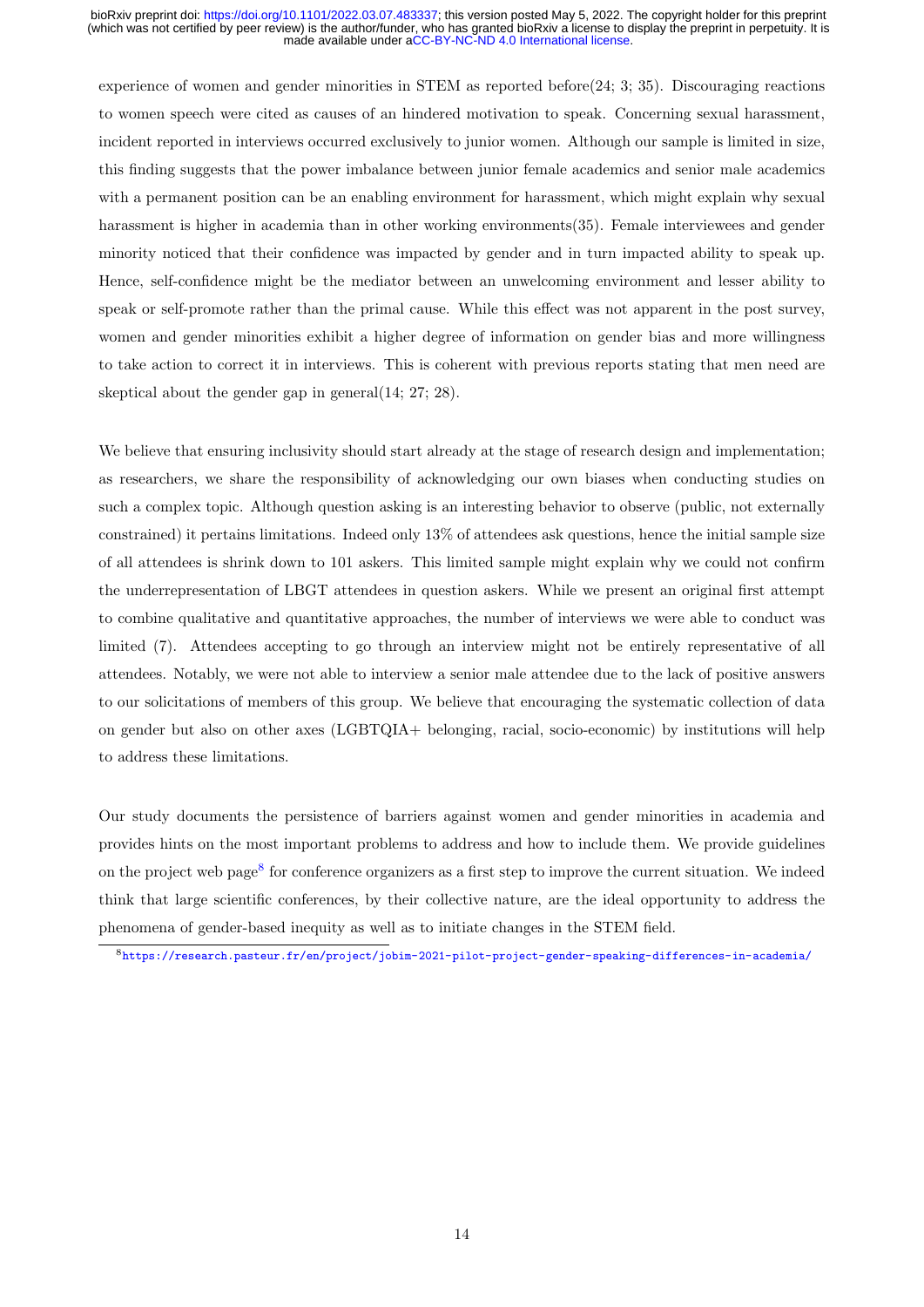# Material and methods

### Demographic analysis of previous conferences

Anonymous data on previous editions on attendees, speakers and keynote speakers was provided by the SFBI. When asked at registration, gender was inferred from civility. For editions where civility was not recorded, gender was inferred by the SFBI from the first name of the participants before the anonymous data was handed to us. Gender most commonly associated with the first name was looked up in a public database of French first name (<https://www.data.gouv.fr/en/datasets/liste-de-prenoms/>). The quality of such a procedure was assessed using data from the 2021 editions by comparing the gender proportion assessed by this method and the one measured by self-identified gender (Table S5). While gender could not be identified from the first name in 12.5% of the cases, the inferred gender proportion was still accurate and equivalent to the proportion computed with self-identified gender (two-sample proportion test p-val 0.94, self-identified proportion : 0.508, first name proportion : 0.503).

To assess the proportion of women in committees, the names of committee members were retrieved from the website of past and current editions of JOBIM (from 2015 to 2021). Each committee member was assigned a gender from their first name by looking up the corresponding gender in the first name database. When gender could not be assigned from the first name alone (notably for rare or foreign first name for instance), the gender was assigned by looking up a photography of the committee member. The gender assigned by this procedure is the gender as perceived by society and might differ from the gender identity.

### Data Policy

The design of the survey strictly followed the data protection and ethical guidelines provided by the GDRP regulations (EU) and the French national legislation. The detailled data policy is available on the [project](https://research.pasteur.fr/en/project/jobim-2021-pilot-project-gender-speaking-differences-in-academia/) [page.](https://research.pasteur.fr/en/project/jobim-2021-pilot-project-gender-speaking-differences-in-academia/) We also prioritised the ethics of the survey by consulting the DPO office at the Pasteur Institute as well as obtaining approval from the JOBIM 2021 conference organisation committee.

### Registration and post-conference surveys

To understand the factors that potentially contribute to attendees' question-asking behavior during the conference, we invited all attendees' to fill out relevant questions through online surveys. Registration survey is a mandatory step when the attendees sign up for the JOBIM conference. In the survey, apart from asking regular questions on the attendees' demographic profiles including age and country of residence, we also gave the opportunity for the respondents to share personal information on their self-identified gender,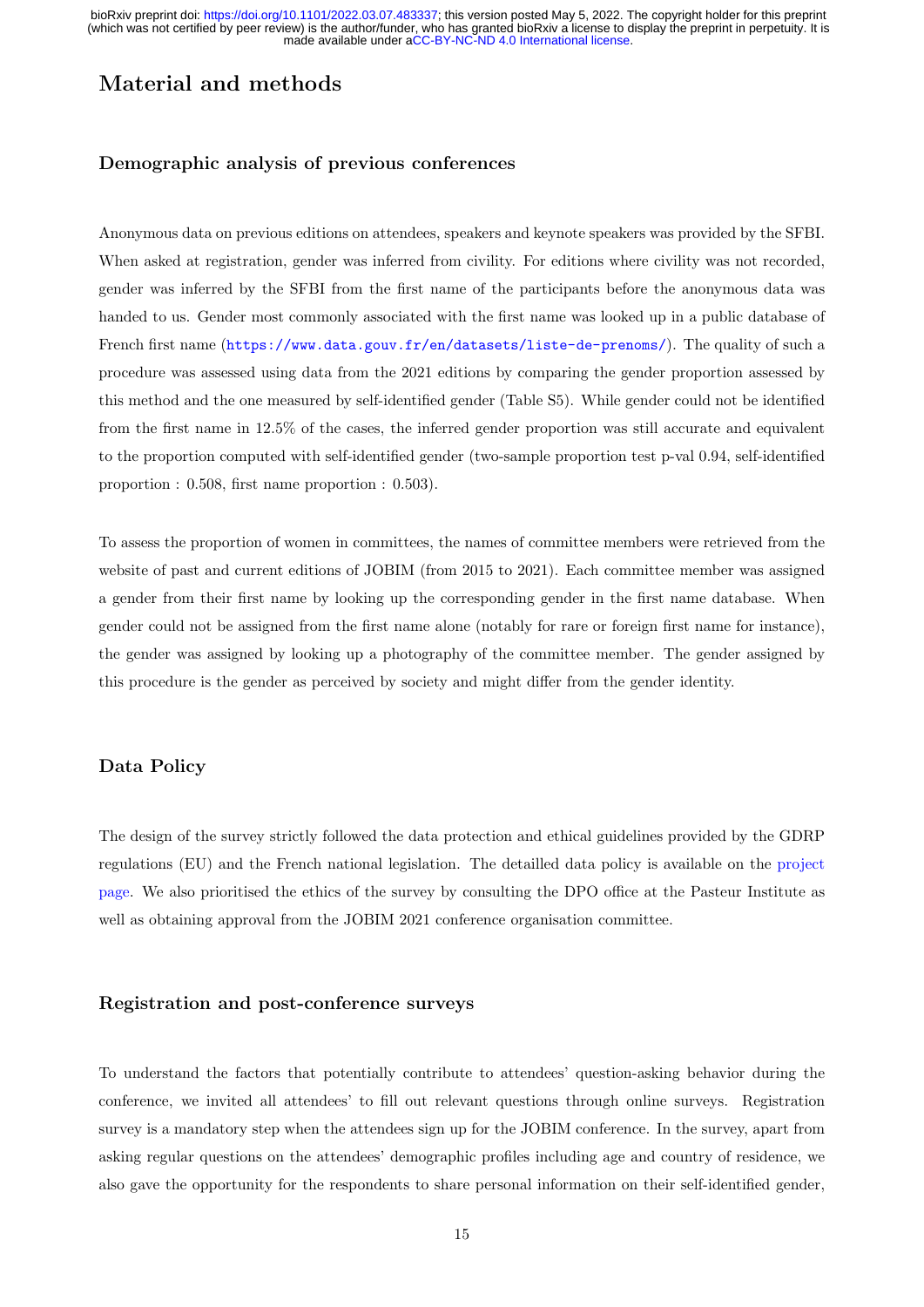preferred pronouns and whether or not they identify with the LGBTQIA+ community. We made sure to acknowledge all survey respondents that sharing their personal information is not a mandatory part of the registration procedure, which means not answering those questions will have no impact on their registration to the conference.

A survey was also sent after the JOBIM 2021 conference. The purpose of the post-conference survey is to collect data related to the attendees' question-asking behavior during the conference as well as their previous experiences with and general opinions on academic conferences in STEM. Therefore, we divided the post-conference survey into three sections: contact information, question-asking during the JOBIM 2021 conference, and general experiences at conferences (see Fig. [3\)](#page-8-0).

On the 695 participants at JOBIM 2021, 525 consented to the use of their data for this study and 152 answered the post-survey.

### Observation of the virtual conference

During the JOBIM 2021 conference, an observational study was conducted to collect data that is relevant to attendees' question-asking behaviors. Given the fact that the conference took place virtually on the videoconferencing platform Zoom, the research team gathered observational data through : 1) an observation forms filled out by a team of observers and 2) attendance reports generated from Zoom.

The observation team consisted of 8 observers (6 women, 2 men), including researchers from the research team as well as conference attendees who volunteered to support the observational study. Prior to the conference, an online version of the observation form was developed and tested to assist the recording of observational data. During the conference, observers followed a set of guidelines (see Supplementary Materials) to observe the planned sessions for observation and to fill out the observation form accordingly. The observation form was a key tool to collect data on question-asking behavior, for example, the number of questions asked during each session, type of the questions, and gender of the question askers<sup>[9](#page-0-0)</sup>. To minimize the human errors that could potentially occur during observation, each session was observed by at least 2 observers. By the end of each session, observers submitted the observation forms online. Zoom attendance and Q&A report where exported for each session. The gender of question askers was identified using the following procedure: 1) Use self-identifying gender from the registration survey when available, 2) Identified from firstname, 3) in last resort, we queried the name of the asker through Google search engine and identified gender from a portrait. Q&A report were manually curated to remove comments containing no question ("thanks", "clap-clap", ...). In rare occurrences, one question was spread over several postings. In this case the question was counted as 1 item.

 $9$  gender of the askers was identified by the observers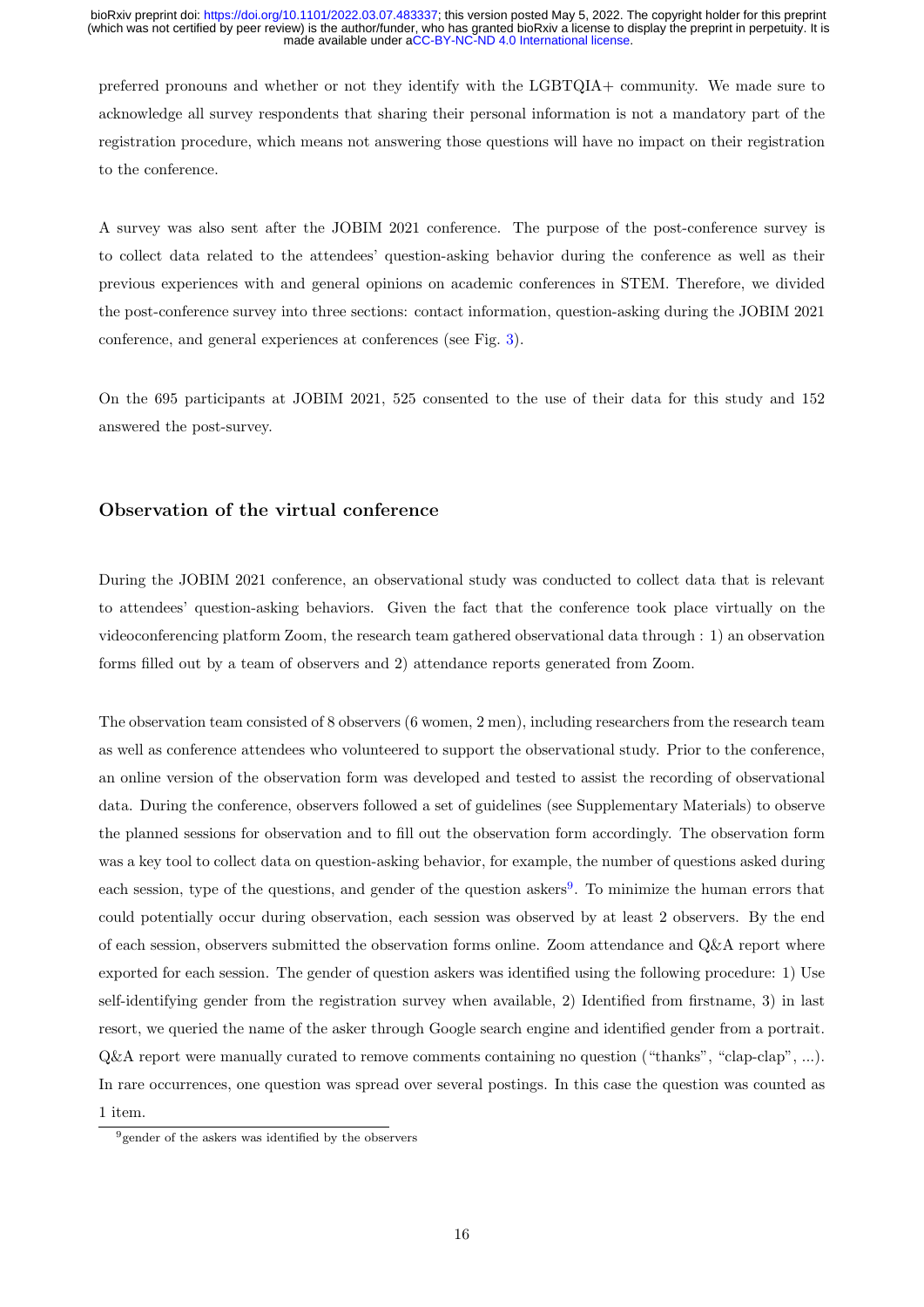#### Statistical analysis

Statistical analysis were conducted using R/3.6.3. Underrepresentation of women and gender minorities in question askers compared to attendees was tested using the exact Fisher test. Comparisons of postsurvey answers between genders were performed though a  $\chi^2$ -contingency table test.

For the Poisson regression of the rate of question asking by demographics, we computed the number of questions asked by each attendee by counting their corresponding entries in Zoom's "Q\_n\_A" reports and the total time spend in conference by summing up the "Time in Session (minutes)" column in the Zoom's "Attendee" reports. The rate of question asking was the number of questions asked over the total time spent following the conference. The model retained by the AIC criteria is

 $ln(Y) = \beta_0 + \beta_1 \times (Gender = Male) + \beta_2 \times (Age \ge 35) + \beta_3 \times (Professional Status = permanent) + \varepsilon$ 

where  $Y$  is rate of question asking.

### Semi-structured and in-depth interviews

Qualitative data was collected through 7 semi-structured and in-depth interviews 2-3 weeks after the JOBIM 2021 conference. To reflect the diversity of the population studied and to respect the intersectional basis of this study, we created a customized interviewee selection procedure based on the principle of quota sampling. Attendees' age/seniority, gender, nationality, membership of the LGBTQIA+ community as well as activeness<sup>[10](#page-0-0)</sup> during the conference were taken into consideration. Attendees who responded that they were interested in or may be interested in the post-conference interview during the registration process were categorised into the following subgroups: "junior male attendees"  $11$ , "junior female attendees"  $12$ , "senior male attendees"<sup>[13](#page-0-0)</sup>, "senior female attendees"<sup>[14](#page-0-0)</sup>, "foreign female attendees"<sup>[15](#page-0-0)</sup>, "LGBTQIA+ attendees"<sup>[16](#page-0-0)</sup>, and "serial question askers" (attendees who asked 4 and more than 4 questions during the conference). A random interviewee was selected from each of the subgroups and contacted for the interview. It is worth mentioning that, due to the lack of response from the contacted interviewee candidates, the interviewee of the subgroup "senior male attendees" was identified among the younger age group "between 35 and 44 years old". All interviewees agreed to attend an one-to-one online interview session on the voluntary basis. Prior

 $10$ <sub>activeness</sub> specifically refers to number of questions asked during the conference

<sup>11</sup>attendees who self-identify as male and are under 35 years old

 $^{12}\rm{attendees}$  who self-identify as female and are under 35 years old

<sup>13</sup>attendees who self-identify as male and are above 44 years old

<sup>&</sup>lt;sup>14</sup>attendees who self-identify as female and are above 44 years old

<sup>15</sup>attendees who self-identify as female and are foreign (non-French) nationals

 $16$ attendees who self-reported as members of the LGBTQIA+ community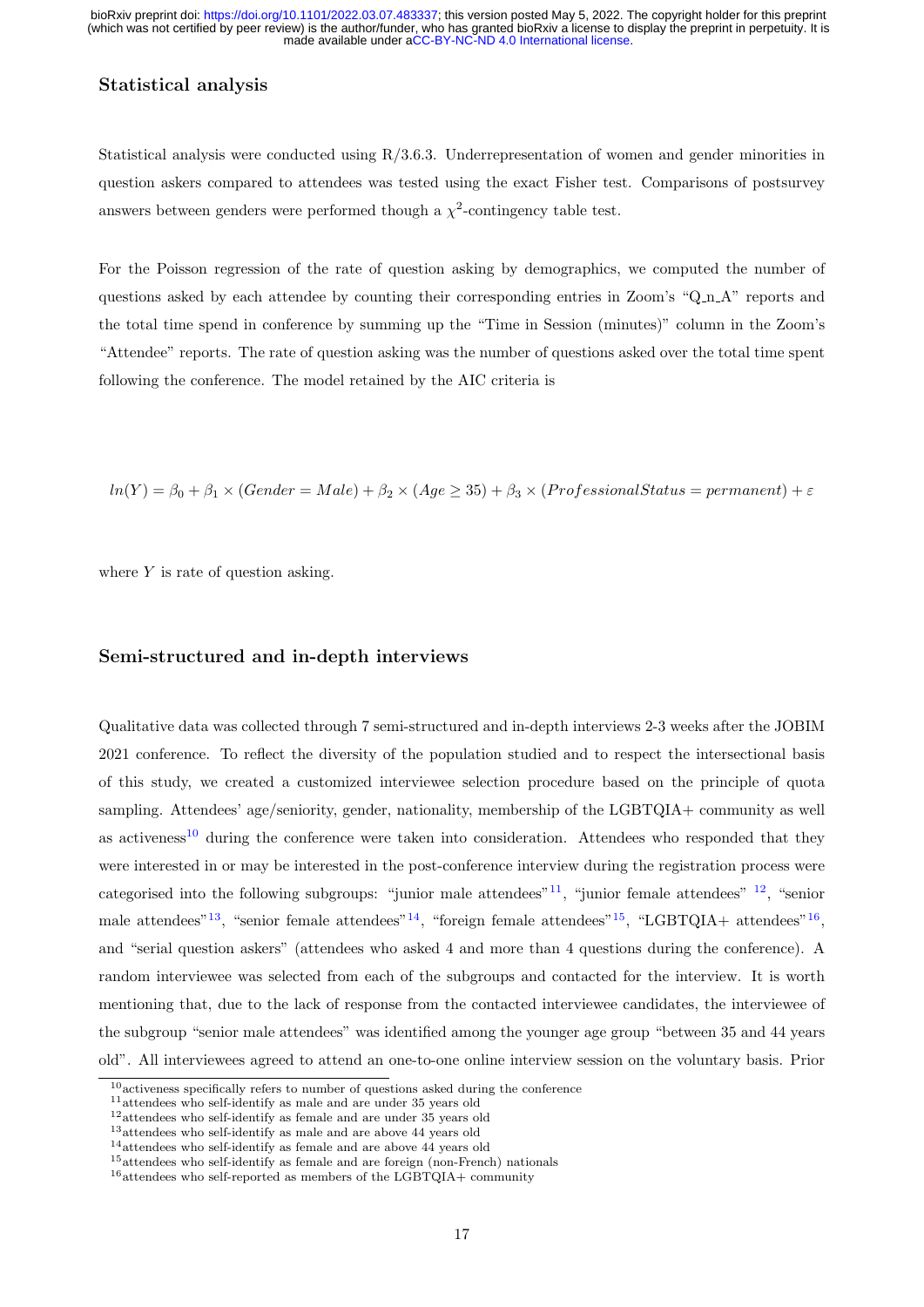to the interview, each interviewee was asked to carefully read and sign the consent form (see Supplementary Materials) which provides description of the project, detailed information about the interview as well as data privacy and protection policies.

Following the principles of semi-structured interview, we developed an interview guide (see Supplementary Materials) with the purpose of ensuring the organisation and flexibility of the interviews. The interview guide served as a checklist of topics to be covered and provided a set of interview questions. Although the questions were designed beforehand to guide the conversation, the interviewer prioritized open-ended questions and encouraged two-way communication during the interview in order to collect qualitative and indepth information. All the interviews were recorded via the video-conference platform  $17$  and the recordings were later used to produced interview transcripts. The interviews were between 33 and 58 minutes.

### Qualitative data analysis

To analyse data collected from in-depth interviews, we adopted qualitative coding as the key method to transform data into findings with the support of one of the popular CAQDAS (Computer-assisted Qualitative Data analysis Software), MAXQDA. The process of analysing qualitative data in this study combined inductive and deductive approaches. On the one hand, an initial codebook (see Supplementary Materials) was developed prior to coding, based on research questions and interview guidelines. Based on the codebook, researchers were able to apply predefined codes to the interview data. On the other hand, line-by-line coding was performed on all interview transcripts. Associating with the constructivist grounded theory, this approach made sure that close attention was paid to all collected data and that researchers had the opportunity to extract as much information as possible from the data. To generate conclusions from the coded data, the initial codes - including parent codes and child codes - were grouped into concepts of higher order named categories. As a result, the categories were developed into themes which represent the significant findings of the study. Developing themes involve a necessary process of comparing identified codes regarding their importance, particularly based on the following two measures: 1) the frequency of a code occurring within one specific information source, and 2) the frequency of the code occurring throughout all information sources.

# Acknowledgments

We thank the SFBI and, in particular Julien Fumey, for providing data on previous JOBIM editions and collecting data on our behalf for this edition. We thank Gillian Sandstrom for our fruitful scientific exchanges. We thank the JOBIM organizing committee for authorizing this study and enabling its presentation to the

<sup>17</sup>All the interviews were conducted on ZOOM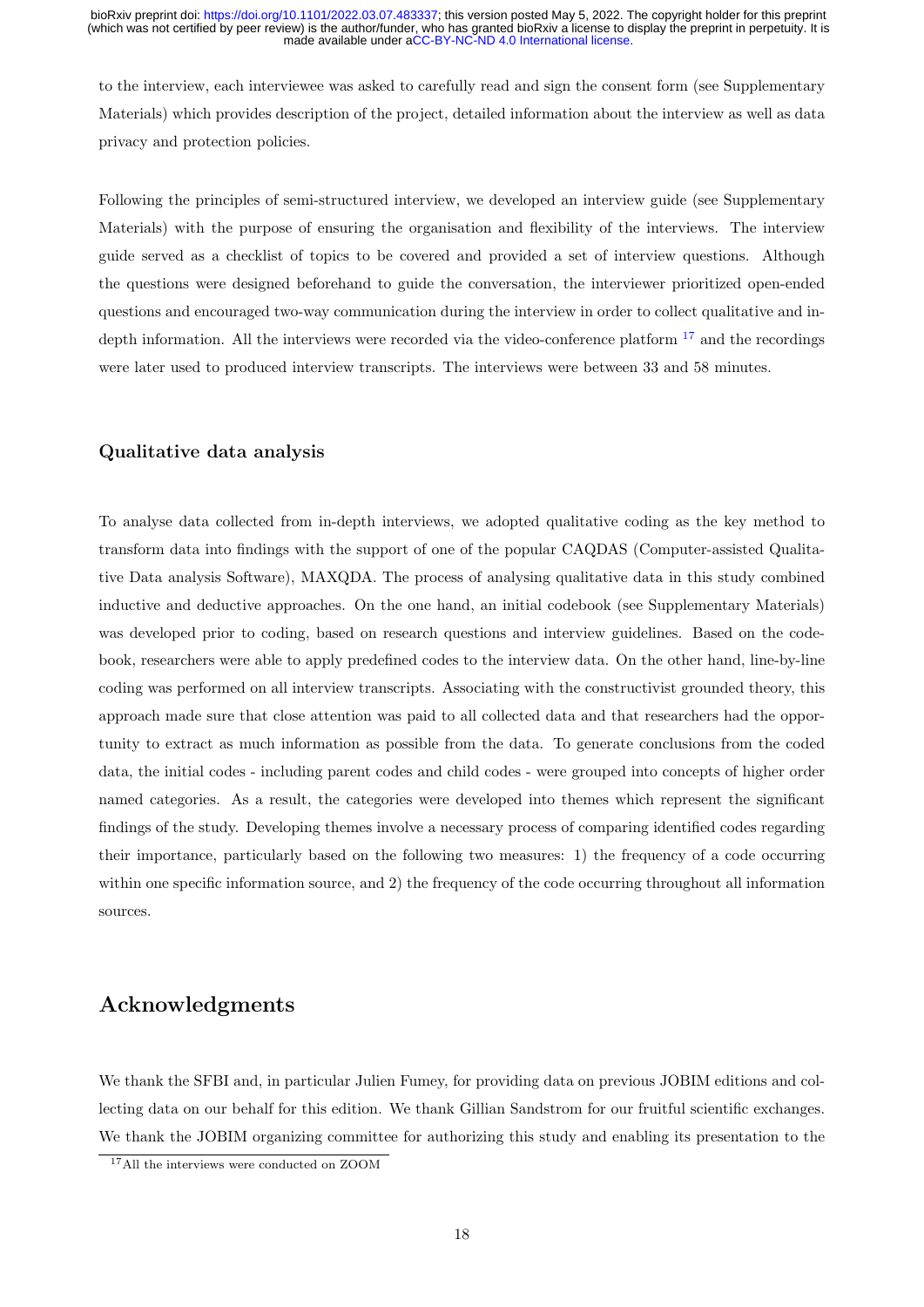audience during the opening and closing sessions. We thank the team of observers and their invaluable contribution to this study : Elise Jacquemet, Sophie Schbath, Claudia Chica, Nicolas Maillet, Pascal Campagne. We thank Christophe Boetto and Stephan Fischer for their careful proofreading of the manuscript. Finally, we warmly thank all JOBIM attendees who entrusted us with their personal data, survey respondents and interviewees.

### Fundings

We would like to thank the Institut Pasteur hub of bioinformatics and Biostastics for funding this study.

### Competing Interest

The authors declare they have no competing interest.

### Data and material availability

All data needed to evaluate the conclusions in the paper are presented in the paper and/or the Supplementary Materials. Scripts and aggregated data have been made publicly available at : [https://gitlab.pasteur.](https://gitlab.pasteur.fr/hub/gender_at_jobim_2021) [fr/hub/gender\\_at\\_jobim\\_2021](https://gitlab.pasteur.fr/hub/gender_at_jobim_2021).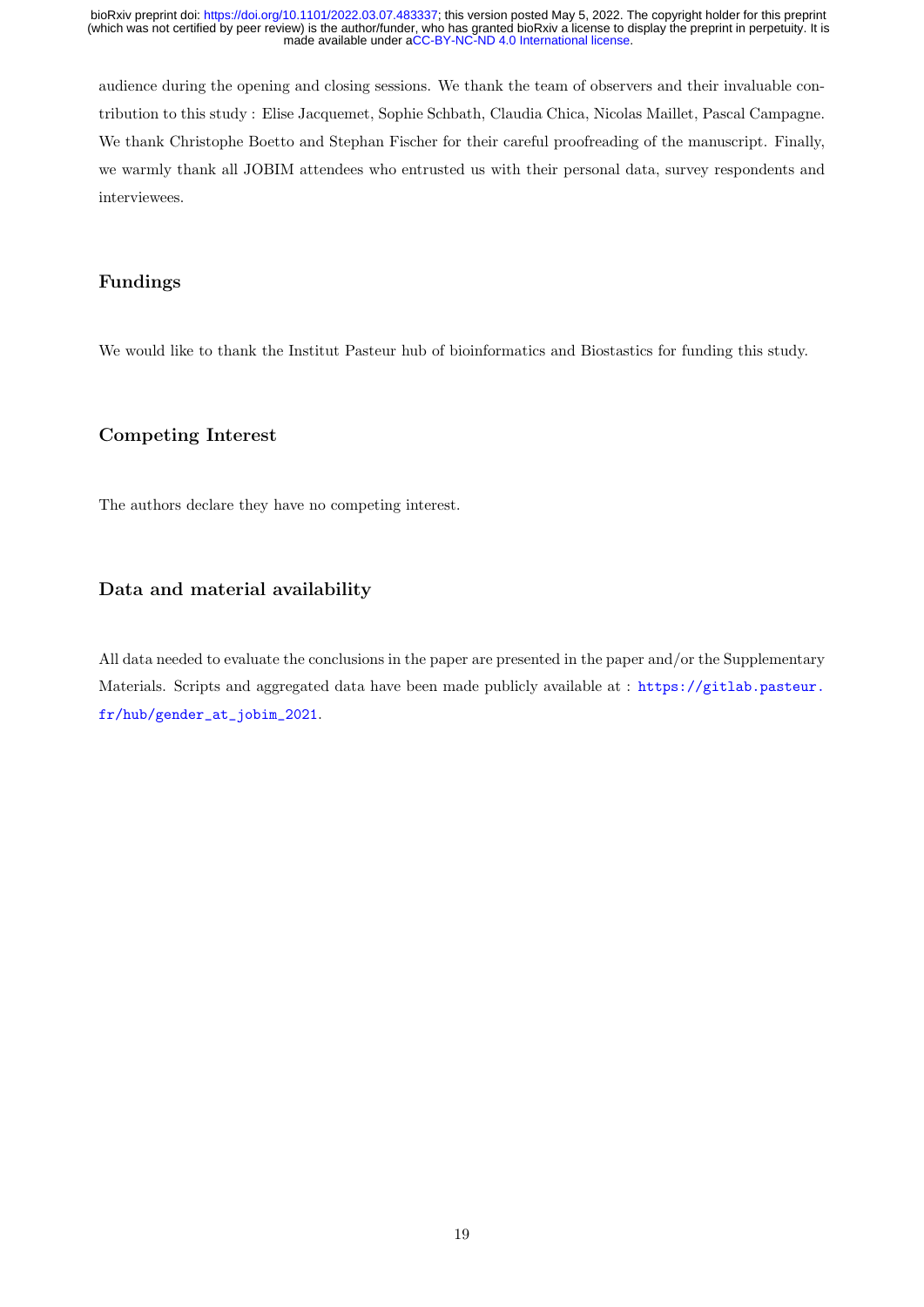# References

- <span id="page-19-0"></span>[1] M. W. Nielsen, J. P. Andersen, L. Schiebinger, J. W. Schneider, One and a half million medical papers reveal a link between author gender and attention to gender and sex analysis, Nature Human Behaviour 1, 791–796 (2017).
- <span id="page-19-1"></span>[2] R. M. Shansky, Are hormones a "female problem" for animal research?, Science 364, 825–826 (2019).
- <span id="page-19-2"></span>[3] C. A. Moss-Racusin, J. F. Dovidio, V. L. Brescoll, M. J. Graham, J. Handelsman, Science faculty's subtle gender biases favor male students, Proceedings of the national academy of sciences 109, 16474–16479 (2012).
- <span id="page-19-3"></span>[4] J. Terrell, et al., Gender differences and bias in open source: Pull request acceptance of women versus men, PeerJ Computer Science 3, e111 (2017).
- <span id="page-19-4"></span>[5] R. Van der Lee, N. Ellemers, Gender contributes to personal research funding success in the netherlands, Proceedings of the National Academy of Sciences 112, 12349–12353 (2015).
- <span id="page-19-5"></span>[6] S. Sassler, J. Glass, Y. Levitte, K. M. Michelmore, The missing women in stem? assessing gender differentials in the factors associated with transition to first jobs, *Social science research* 63, 192–208 (2017).
- <span id="page-19-6"></span>[7] M. Charles, K. Bradley, Indulging our gendered selves? sex segregation by field of study in 44 countries, American journal of sociology 114, 924–976 (2009).
- <span id="page-19-7"></span>[8] B. J. Casad, et al., Gender inequality in academia: Problems and solutions for women faculty in stem, Journal of neuroscience research 99, 13–23 (2021).
- <span id="page-19-8"></span>[9] N. Ensmenger, "beards, sandals, and other signs of rugged individualism": masculine culture within the computing professions, Osiris 30, 38–65 (2015).
- <span id="page-19-9"></span>[10] P. Van den Besselaar, U. Sandström, Vicious circles of gender bias, lower positions, and lower performance: Gender differences in scholarly productivity and impact, PloS one 12, e0183301 (2017).
- <span id="page-19-10"></span>[11] V. Larivi`ere, C. Ni, Y. Gingras, B. Cronin, C. R. Sugimoto, Bibliometrics: Global gender disparities in science, Nature News 504, 211 (2013).
- <span id="page-19-11"></span>[12] N. A. Broderick, A. Casadevall, Meta-research: gender inequalities among authors who contributed equally, Elife 8, e36399 (2019).
- <span id="page-19-12"></span>[13] N. Telis, E. C. Glassberg, J. K. Pritchard, C. Gunter, Public discussion affects question asking at academic conferences, The American Journal of Human Genetics 105, 189–197 (2019).
- <span id="page-19-13"></span>[14] A. J. Carter, A. Croft, D. Lukas, G. M. Sandstrom, Women's visibility in academic seminars: Women ask fewer questions than men, PloS one 13, e0202743 (2018).
- <span id="page-19-14"></span>[15] S. J. Schmidt, J. R. Davenport, Who asks questions at astronomy meetings?, Nature Astronomy 2017 1:6 1, 1-2 (2017).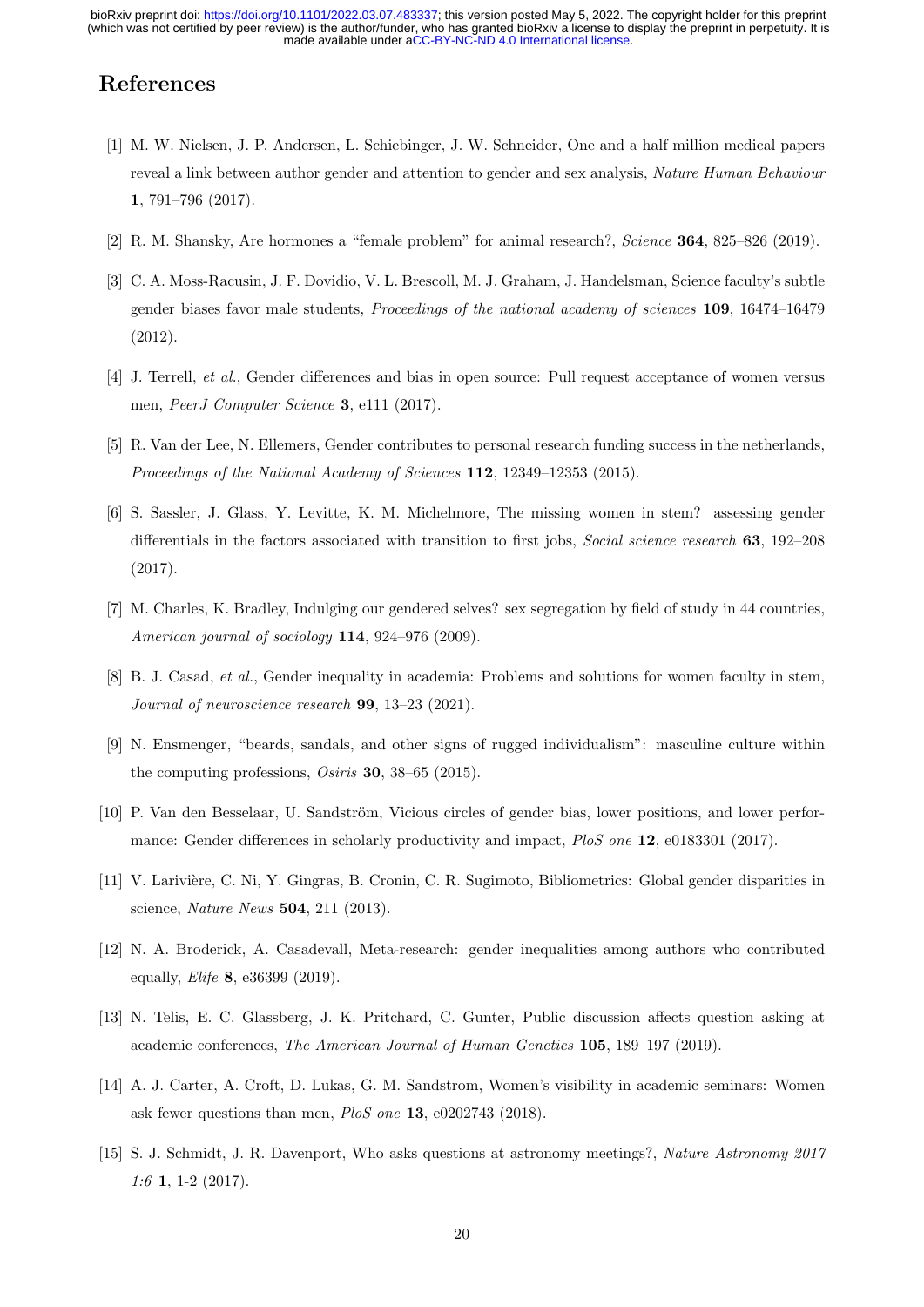- <span id="page-20-0"></span>[16] A. Hinsley, W. J. Sutherland, A. Johnston, Men ask more questions than women at a scientific conference, PloS one (2017).
- <span id="page-20-1"></span>[17] S. Moazzam, et al., Gender differences in question-asking at the 2019 american society of hematology annual meeting, Blood Advances 4, 5473–5479 (2020).
- <span id="page-20-2"></span>[18] J. Käfer, et al., Progress and prospects in gender visibility at smbe annual meetings, *Genome Biology* and Evolution 10, 901-908 (2018).
- <span id="page-20-3"></span>[19] V. L. Brescoll, Who takes the floor and why: Gender, power, and volubility in organizations, Administrative Science Quarterly 56, 622–641 (2011).
- <span id="page-20-4"></span>[20] J. Freeman, Lgbtq scientists are still left out (2018).
- <span id="page-20-5"></span>[21] C. O'Connell, M. McKinnon, Perceptions of barriers to career progression for academic women in stem, Societies 11, 27 (2021).
- <span id="page-20-6"></span>[22] D. Sansone, C. S. Carpenter, Turing's children: Representation of sexual minorities in stem, PloS one 15, e0241596 (2020).
- <span id="page-20-7"></span>[23] A. Casadevall, J. Handelsman, The presence of female conveners correlates with a higher proportion of female speakers at scientific symposia, MBio 5, e00846–13 (2014).
- <span id="page-20-8"></span>[24] M.-F. Roy, et al., A Global Approach to the Gender Gap in Mathematical, Computing, and Natural Sciences: How to Measure It, How to Reduce It? (2020). The book is available as print-on-demand and can be ordered through various distributors worldwide, e.g. https://www.bookdepository.com/Global- Approach-Gender-Gap-Mathematical-Computing- Natural-Sciences/9783000655333. For the full list of available distributors see https://www.ingramspark.com/how-it- works/distribute#printbookdistributionpartners.
- <span id="page-20-9"></span>[25] L. M. Aycock, et al., Sexual harassment reported by undergraduate female physicists, Physical Review Physics Education Research 15, 010121 (2019).
- <span id="page-20-10"></span>[26] P. A. Johnson, S. E. Widnall, F. F. Benya, eds., Sexual Harassment of Women: Climate, Culture, and Consequences in Academic Sciences, Engineering, and Medicine (The National Academies Press, Washington, DC, 2018).
- <span id="page-20-11"></span>[27] I. M. Handley, E. R. Brown, C. A. Moss-Racusin, J. L. Smith, Quality of evidence revealing subtle gender biases in science is in the eye of the beholder, Proceedings of the National Academy of Sciences 112, 13201–13206 (2015).
- <span id="page-20-12"></span>[28] C. T. Begeny, M. K. Ryan, C. A. Moss-Racusin, G. Ravetz, In some professions, women have become well represented, yet gender bias persists—perpetuated by those who think it is not happening, Science Advances 6, eaba7814 (2020).
- <span id="page-20-13"></span>[29] P. L. Carr, et al., Faculty perceptions of gender discrimination and sexual harassment in academic medicine, Annals of internal medicine 132, 889–896 (2000).